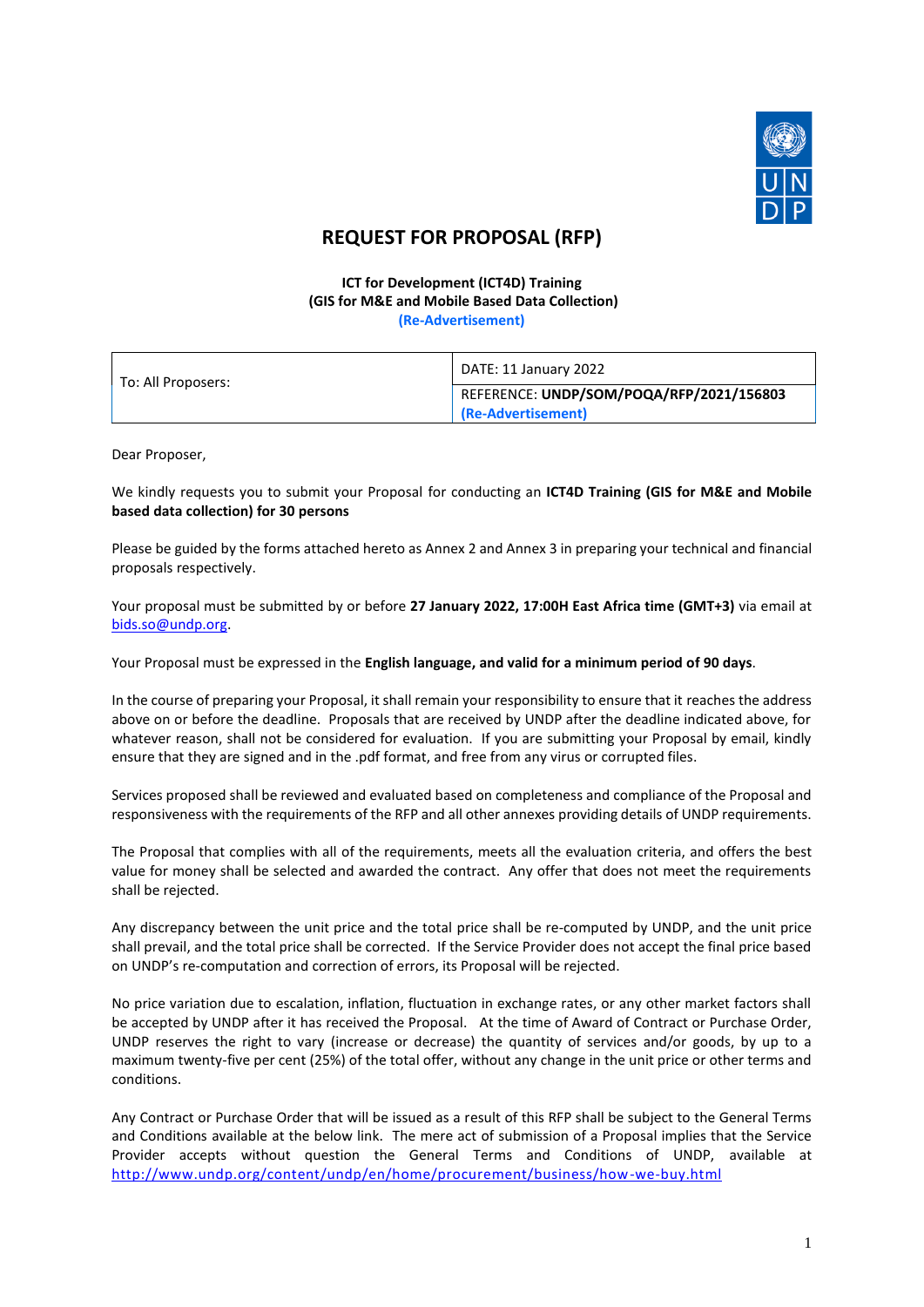Please be advised that UNDP is not bound to accept any Proposal, nor award a contract or Purchase Order, nor be responsible for any costs associated with a Service Providers preparation and submission of a Proposal, regardless of the outcome or the manner of conducting the selection process.

UNDP's vendor protest procedure is intended to afford an opportunity to appeal for persons or firms not awarded a Purchase Order or Contract in a competitive procurement process. In the event that you believe you have not been fairly treated, you can find detailed information about vendor protest procedures in the following link:

<http://www.undp.org/content/undp/en/home/operations/procurement/business/protest-and-sanctions.html>

UNDP encourages every prospective Service Provider to prevent and avoid conflicts of interest, by disclosing to UNDP if you, or any of your affiliates or personnel, were involved in the preparation of the requirements, design, cost estimates, and other information used in this RFP.

UNDP implements a zero tolerance on fraud and other proscribed practices, and is committed to preventing, identifying and addressing all such acts and practices against UNDP, as well as third parties involved in UNDP activities. UNDP expects its Service Providers to adhere to the UN Supplier Code of Conduct found in this link: [https://www.un.org/Depts/ptd/sites/www.un.org.Depts.ptd/files/files/attachment/page/pdf/unscc/conduct\\_](https://www.un.org/Depts/ptd/sites/www.un.org.Depts.ptd/files/files/attachment/page/pdf/unscc/conduct_english.pdf) [english.pdf](https://www.un.org/Depts/ptd/sites/www.un.org.Depts.ptd/files/files/attachment/page/pdf/unscc/conduct_english.pdf)

Please acknowledge receipt of this RFP by sending an email to [procurement.so@undp.org](mailto:procurement.so@undp.org). This will enable you to receive clarifications or updates to the RFP

Thank you and we look forward to receiving your Proposal.

Sincerely yours,

Digitally signed by Benard Broningatroph: Korir DN: cn=Benard Korir, o=UNDP, ou=Procurement, email=benard.korir@undp.org , c=KE Date: 2022.01.11 11:17:49 +03'00'

Benard Korir OIC - Procurement Unit Somalia Country Office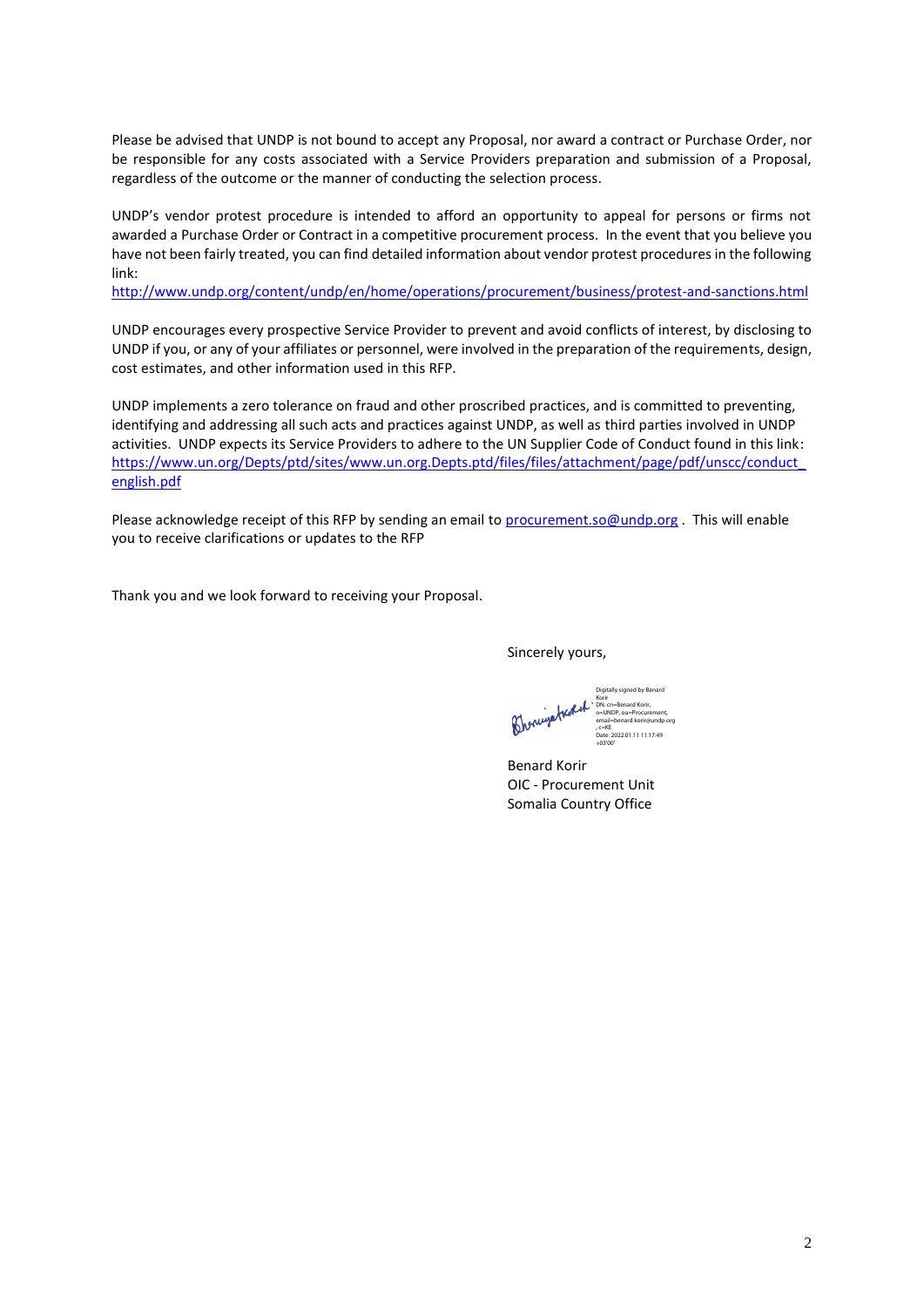# **Annex 1: Description of Requirements**

| <b>Context of the</b>            | In line with UNDPs strategy on digitalization and digitization, the Somalia Country Office |
|----------------------------------|--------------------------------------------------------------------------------------------|
| Requirement                      | aims to provide ICT4D training on GIS for monitoring & evaluation and mobile based data    |
|                                  | collection to ensure UNDP programme staff and counterparts' staff use ICT4D tools and      |
|                                  | methodologies to enhance efficiency and effectiveness through application of results-based |
|                                  | management.                                                                                |
| <b>Implementing Partner</b>      | N/A                                                                                        |
| <b>Brief Description of</b>      |                                                                                            |
| <b>Services Required</b>         | Please refer to the Terms of Reference attached hereto as Annex 4                          |
| <b>List and Description of</b>   | Detailed Outputs and Deliverables are provided in the Terms of Reference attached hereto   |
| <b>Expected Outputs to be</b>    | as Annex 4                                                                                 |
| <b>Delivered</b>                 |                                                                                            |
| Person to supervise the          |                                                                                            |
| Work/performance of              | Head of Programme Oversight and Quality Assurance (POQA) Unit                              |
| the Service Provider             |                                                                                            |
| <b>Frequency of Reporting</b>    | As specified in the Terms of Reference attached hereto as Annex 4                          |
|                                  |                                                                                            |
| <b>Progress Reporting</b>        | Deliverables Based                                                                         |
| <b>Requirements</b>              |                                                                                            |
| <b>Location of Work</b>          | <b>Virtual Training</b>                                                                    |
| <b>Expected Duration of</b>      |                                                                                            |
| <b>Work</b>                      | Ten (10) days                                                                              |
|                                  |                                                                                            |
| <b>Target Start Date</b>         | Estimated as 15 February 2022                                                              |
| <b>Latest Completion Date</b>    | Estimated as 18 March 2022                                                                 |
|                                  |                                                                                            |
| <b>Travels Expected</b>          | $N/A$ .                                                                                    |
| <b>Special Security</b>          | N/A                                                                                        |
| <b>Requirements</b>              |                                                                                            |
| <b>Facilities to be Provided</b> |                                                                                            |
| by UNDP (i.e., must be           | N/A                                                                                        |
| excluded from Price              |                                                                                            |
| Proposal)                        |                                                                                            |
| Implementation                   |                                                                                            |
| <b>Schedule indicating</b>       |                                                                                            |
| breakdown and timing             | $\boxtimes$ Required                                                                       |
| of activities/sub                |                                                                                            |
| activities                       |                                                                                            |
| <b>Names and Curriculum</b>      |                                                                                            |
| Vitae of Individuals who         | $\boxtimes$ Required.                                                                      |
| will be involved in              |                                                                                            |
| completing the services          |                                                                                            |
| <b>Currency of Proposal</b>      | <b>⊠ United States Dollars</b>                                                             |
| <b>Value Added Tax on</b>        | $\boxtimes$ Should not be included                                                         |
| <b>Price Proposal</b>            |                                                                                            |
| <b>Validity Period of</b>        | $\boxtimes$ 90 days                                                                        |
| <b>Proposals</b>                 | In exceptional circumstances, UNDP may request the Proposer to extend the validity of the  |
|                                  | Proposal beyond what has been initially indicated in this RFP. The Proposal shall then     |
|                                  | confirm the extension in writing, without any modification whatsoever on the Proposal.     |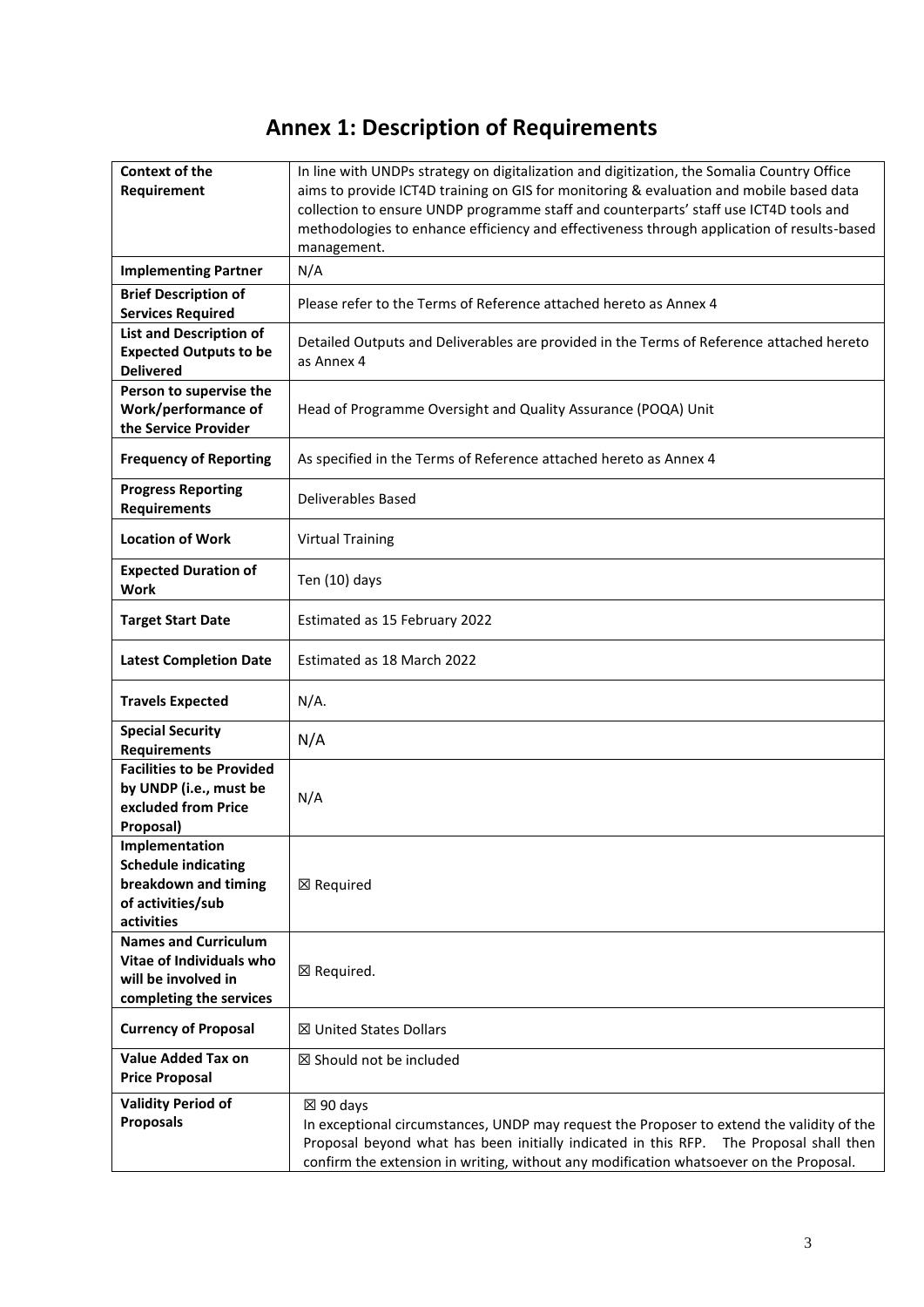| <b>Partial Quotes</b>                                                                                                    | ⊠ Not permitted                                                                                                                                                                                                                                                              |                                                                                                                                                                                                         |                                                 |                                                                   |                                       |                                                          |   |
|--------------------------------------------------------------------------------------------------------------------------|------------------------------------------------------------------------------------------------------------------------------------------------------------------------------------------------------------------------------------------------------------------------------|---------------------------------------------------------------------------------------------------------------------------------------------------------------------------------------------------------|-------------------------------------------------|-------------------------------------------------------------------|---------------------------------------|----------------------------------------------------------|---|
| <b>Payment Terms</b>                                                                                                     | <b>Deliverables and Payment Schedule</b>                                                                                                                                                                                                                                     |                                                                                                                                                                                                         |                                                 |                                                                   |                                       |                                                          |   |
|                                                                                                                          | No.                                                                                                                                                                                                                                                                          | <b>Deliverables/Outputs</b>                                                                                                                                                                             | Weighted<br>percentage of<br><b>Deliverable</b> | Percentage<br>of Total<br><b>Price</b><br>(Weight for<br>payment) | <b>Est. Target</b><br><b>Due Date</b> | <b>Review and</b><br><b>Approvals</b><br><b>Required</b> |   |
|                                                                                                                          | 1                                                                                                                                                                                                                                                                            | Inception report with<br>detailed approach<br>including clear training<br>content and facilitation<br>methods                                                                                           | 20%                                             |                                                                   | 22 February<br>2022                   |                                                          |   |
|                                                                                                                          | 2                                                                                                                                                                                                                                                                            | GIS for Monitoring and<br>Evaluation- Online training<br>Mobile based data                                                                                                                              | 30%                                             | 100%                                                              | 4 March<br>2022<br>11 March           | Head of<br>POQA/<br>DRR-P                                |   |
|                                                                                                                          | 3                                                                                                                                                                                                                                                                            | collection- online training                                                                                                                                                                             | 30%                                             |                                                                   | 2022                                  |                                                          |   |
|                                                                                                                          | Final Training Report and<br>submission of training<br>4<br>20%<br>material including power<br>point presentations                                                                                                                                                           |                                                                                                                                                                                                         | 18 March<br>2022                                |                                                                   |                                       |                                                          |   |
|                                                                                                                          |                                                                                                                                                                                                                                                                              | Payment will be made within 30 days of receipt of invoice after submission of all deliverables<br>and certification by the UNDP designated manager that services have been delivered<br>satisfactorily. |                                                 |                                                                   |                                       |                                                          |   |
| Person(s) to<br>Review/Inspect/approve<br>outputs/completed<br>services and authorize<br>the disbursement of<br>payment. | Head of Programme Oversight and Quality Assurance (POQA) Unit                                                                                                                                                                                                                |                                                                                                                                                                                                         |                                                 |                                                                   |                                       |                                                          |   |
| <b>Type of Contract to be</b><br>Signed                                                                                  |                                                                                                                                                                                                                                                                              | ⊠ Contract for Institutional Services                                                                                                                                                                   |                                                 |                                                                   |                                       |                                                          |   |
| <b>Criteria for Contract</b><br>Award                                                                                    |                                                                                                                                                                                                                                                                              | ⊠ Highest Combined Score (based on the 70% technical offer and 30% price weight<br>distribution).<br>$\boxtimes$ Full acceptance of the UNDP Contract General Terms and Conditions (GTC).               |                                                 |                                                                   |                                       |                                                          |   |
| Criteria for the<br><b>Assessment of Proposal</b>                                                                        | Technical evaluation will be conducted after screening of proposals based on the following<br>preliminary examination, eligibility, and qualification criteria.                                                                                                              |                                                                                                                                                                                                         |                                                 |                                                                   |                                       |                                                          |   |
|                                                                                                                          | No.                                                                                                                                                                                                                                                                          |                                                                                                                                                                                                         | <b>Basic Criteria (Pass/Fail)</b>               |                                                                   |                                       | <b>Provided</b>                                          |   |
|                                                                                                                          |                                                                                                                                                                                                                                                                              |                                                                                                                                                                                                         |                                                 |                                                                   |                                       | Y                                                        | N |
|                                                                                                                          | 1                                                                                                                                                                                                                                                                            | Bid received by or before the designated submission deadline                                                                                                                                            |                                                 |                                                                   |                                       | $\checkmark$                                             |   |
|                                                                                                                          | $\checkmark$<br>Bid submitted via the designated secure bid submission email address<br>$\overline{2}$<br>Annexes 2 and 3 completed, signed by Proposer's authorized representative,<br>✓<br>and stamped with official stamp of the Bidder together with ALL supporting<br>3 |                                                                                                                                                                                                         |                                                 |                                                                   |                                       |                                                          |   |
|                                                                                                                          | documents listed in the RFP.                                                                                                                                                                                                                                                 |                                                                                                                                                                                                         |                                                 |                                                                   |                                       |                                                          |   |
|                                                                                                                          | $\overline{\checkmark}$<br>Technical and Financial Proposals submitted separately.<br>4                                                                                                                                                                                      |                                                                                                                                                                                                         |                                                 |                                                                   |                                       |                                                          |   |
|                                                                                                                          | Financial Proposal Submission (Annex 3) which must be submitted in a signed<br>✓<br>5<br>PDF password protected file.                                                                                                                                                        |                                                                                                                                                                                                         |                                                 |                                                                   |                                       |                                                          |   |
|                                                                                                                          | Language of proposal is English<br>6                                                                                                                                                                                                                                         |                                                                                                                                                                                                         |                                                 |                                                                   | $\checkmark$                          |                                                          |   |
|                                                                                                                          |                                                                                                                                                                                                                                                                              | 7<br>Eligibility                                                                                                                                                                                        |                                                 |                                                                   |                                       | $\checkmark$                                             |   |
|                                                                                                                          |                                                                                                                                                                                                                                                                              | No Conflict of Interest<br>8                                                                                                                                                                            |                                                 |                                                                   |                                       | $\checkmark$                                             |   |
|                                                                                                                          |                                                                                                                                                                                                                                                                              | $\checkmark$<br>Acceptance of UNDP General Terms & Conditions<br>9                                                                                                                                      |                                                 |                                                                   |                                       |                                                          |   |
|                                                                                                                          | Acceptance of Bid Validity (90 days) from date of submission deadline.<br>✓<br>10<br>$\checkmark$                                                                                                                                                                            |                                                                                                                                                                                                         |                                                 |                                                                   |                                       |                                                          |   |
|                                                                                                                          |                                                                                                                                                                                                                                                                              | <b>Passed for Technical Evaluation</b>                                                                                                                                                                  |                                                 |                                                                   |                                       |                                                          |   |
|                                                                                                                          | Only proposals found compliant at this stage will be passed for technical evaluation.                                                                                                                                                                                        |                                                                                                                                                                                                         |                                                 |                                                                   |                                       |                                                          |   |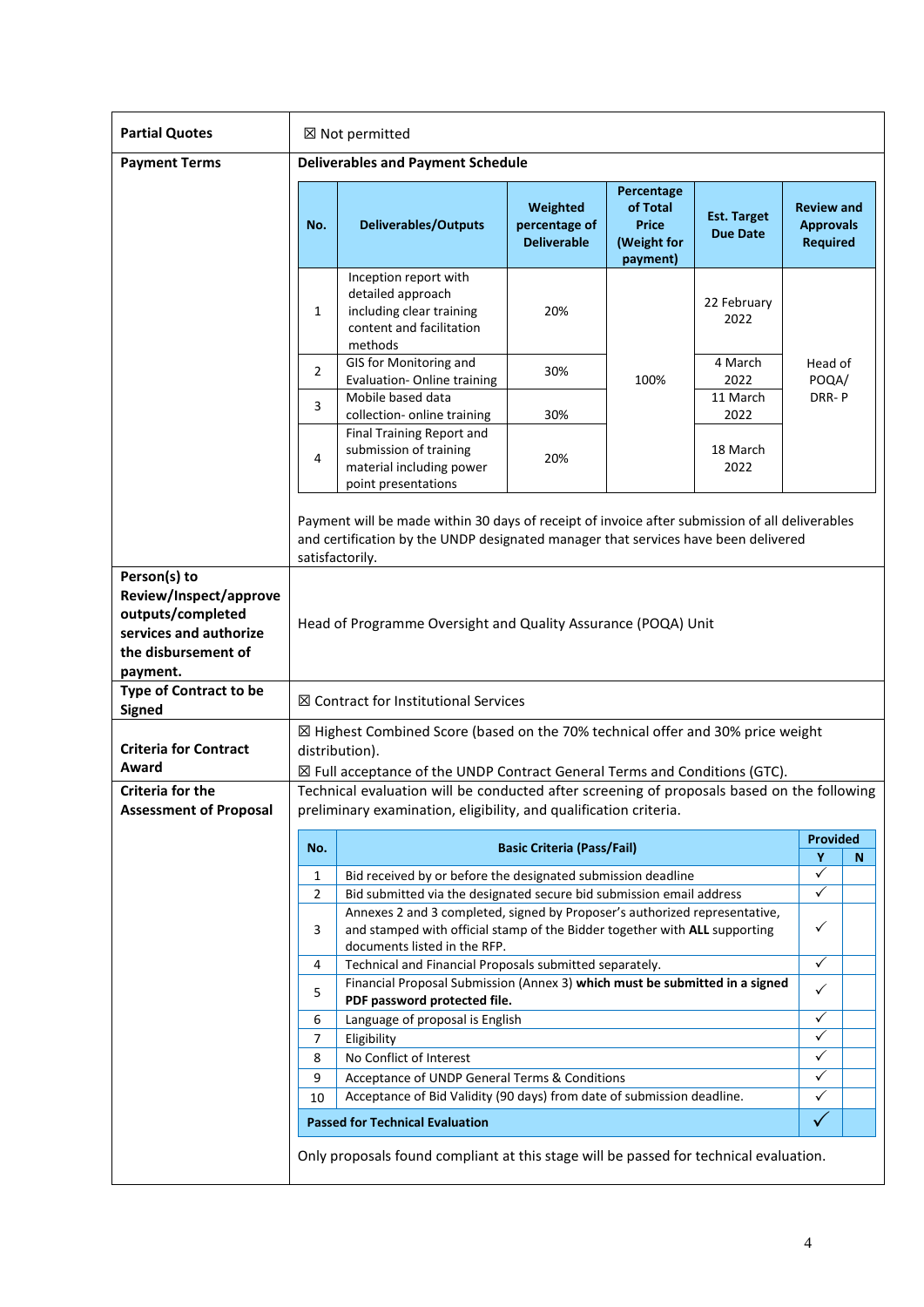# **Technical Proposal (70%) of total Evaluation**

|    | <b>Summary of Technical Proposal Evaluation Forms</b>      | <b>Score</b><br>Weight | <b>Points</b><br><b>Obtainable</b> |
|----|------------------------------------------------------------|------------------------|------------------------------------|
| 1. | Expertise of Firm/Organisation                             | 40%                    | 400                                |
| 2  | Proposed Methodology, Approach, and Implementation<br>Plan | 40%                    | 400                                |
| 3. | Management Structure & Qualifications of Key personnel     | 20%                    | 200                                |
|    | <b>Total</b>                                               | 100%                   | 1000                               |

|     | <b>Expertise of the company</b>                                                                                                                                                                                                                                                                                                                                                                                                                                                                     |     |
|-----|-----------------------------------------------------------------------------------------------------------------------------------------------------------------------------------------------------------------------------------------------------------------------------------------------------------------------------------------------------------------------------------------------------------------------------------------------------------------------------------------------------|-----|
| 1.1 | Reputation of Organisation and Staff/credibility/Reliability/<br><b>Industry Standing</b><br>• Is the Organization legally registered and, is its mandate in line with<br>the required service?<br>• At least five years' experience in conducting ICT4D related trainings<br>or setting up ICT4D systems for organizations including UN, NGO<br>experience.<br>• Reliability of the Organization.                                                                                                  | 100 |
| 1.2 | General Organisational capacity which is likely to affect<br>implementation:<br>• How suitable is the overall management structure and does the<br>Organization demonstrate ability to engage a managerially and<br>technically sound team? How is this likely to positively influence<br>the desired result?<br>• Is the Organization financially sound and, based on the submitted<br>annual financial statements does it demonstrate the capacity to<br>deliver activities described in the TOR? | 100 |
| 1.3 | Relevance of specialized knowledge and experience on similar<br>engagements:<br>Does the organization have a successful track record of implementing<br>similar projects, especially those focusing on ICT4D in conflict,<br>humanitarian, and development contexts and excellent networks<br>with CSOs, UN and other multilateral actors working closely with<br>national governments.                                                                                                             | 100 |
| 1.4 | Quality assurance procedures and risk mitigation measures.<br>How detailed are the Proposer's internal quality assurance and<br>reporting mechanisms? Are they technically sound and justifiably<br>expected to ensure the desired result?                                                                                                                                                                                                                                                          | 50  |
| 1.5 | <b>Organizational Commitment to Sustainability</b><br>-Organization is compliant with ISO 14001 or ISO 14064 or<br>equivalent, OR<br>-Organization demonstrates significant commitment to sustainability<br>through some other means, for example internal company policy<br>documents on women empowerment, renewable energies or<br>membership of trade institutions promoting such issues.                                                                                                       | 50  |
|     | <b>Total Part 1</b>                                                                                                                                                                                                                                                                                                                                                                                                                                                                                 | 400 |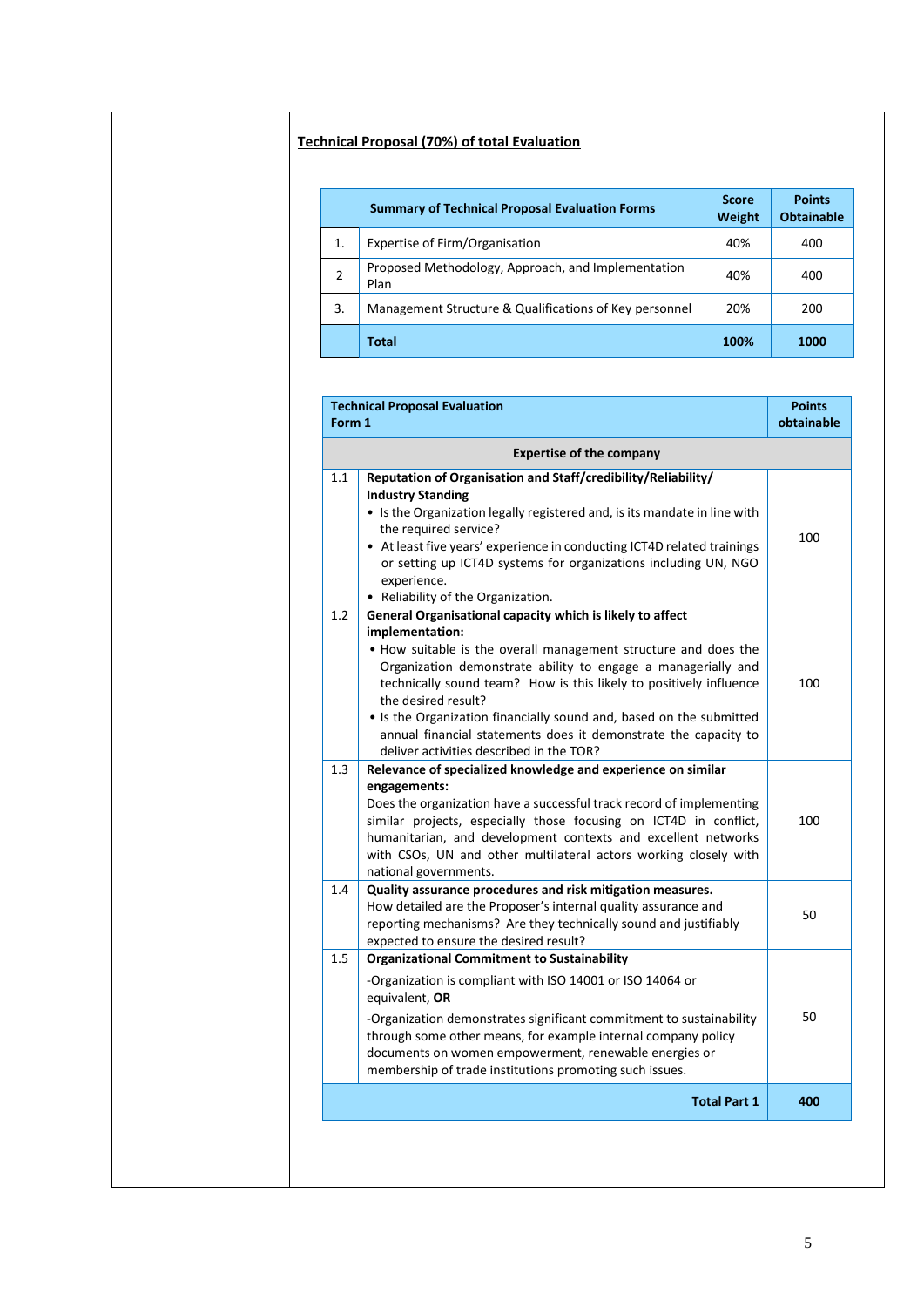| Form 2 | <b>Technical Proposal Evaluation</b>                                                                                         |    | <b>Points</b><br><b>Obtainable</b> |
|--------|------------------------------------------------------------------------------------------------------------------------------|----|------------------------------------|
|        | Methodology, its Appropriateness to the Condition & Timeliness of the implementation Plan                                    |    |                                    |
| 2.1    | How well does the Proposer demonstrate a thorough understanding of                                                           |    |                                    |
|        | the purpose/scope of the RFP as outlined in the TOR?                                                                         |    |                                    |
|        | • Does the proposal focus on training in GIS- based monitoring and                                                           |    |                                    |
|        | evaluation as well as use of Mobile based technology in data collection?                                                     |    | 100                                |
|        | • How detailed is the approach, content, and methodology? Does it                                                            |    |                                    |
|        | consider the Covid-19 context and limitations in facilitating training, is it                                                |    |                                    |
|        | appropriate, realistic, feasible with potential to achieve the desired                                                       |    |                                    |
|        | outcome or the TORs?                                                                                                         |    |                                    |
| 2.2    | Does the proposal identify potential risks and corresponding mitigation                                                      |    |                                    |
|        | strategies and are these described extensively and addressed in sufficient                                                   |    | 50                                 |
|        | detail? How relevant are they to the local project context?                                                                  |    |                                    |
| 2.3    | Is the work plan and training plan well-detailed? Is the sequence of                                                         |    |                                    |
|        | activities and planning logical, realistic and does it explain how work will                                                 |    |                                    |
|        | be undertaken for each deliverable to ensure completion within                                                               |    | 100                                |
|        | prescribed timeline? Does it promise efficient implementation of                                                             |    |                                    |
|        | project?                                                                                                                     |    |                                    |
| 2.4    | To what extent does the Proposer elaborate how it will apply its internal                                                    |    |                                    |
|        | quality assurance review and reporting mechanisms during execution                                                           |    | 50                                 |
|        | and, are they likely to ensure efficient and effective project delivery?                                                     |    |                                    |
| 2.5    | Does the Proposal demonstrate knowledge, experience, and a track                                                             |    |                                    |
|        | record of delivery on similar projects in similar contexts/settings in the                                                   |    | 100                                |
|        | region for UN and other multilateral actors in collaboration with national<br>governments?                                   |    |                                    |
|        |                                                                                                                              |    |                                    |
|        | <b>Total Part 2</b>                                                                                                          |    | 400                                |
|        | <b>Technical Proposal Evaluation</b>                                                                                         |    | <b>Points</b>                      |
|        |                                                                                                                              |    |                                    |
| Form 3 |                                                                                                                              |    | <b>Obtainable</b>                  |
|        |                                                                                                                              |    |                                    |
|        | Management Structure and Qualification of Key Personnel                                                                      |    |                                    |
|        | Team Leader/project Manager (1 position)                                                                                     |    | 110                                |
|        | Master's degree in Management information technology, ICT, and                                                               |    |                                    |
|        | data analysis, social sciences, development studies, public                                                                  | 20 |                                    |
|        | administration and/or related fields. A qualification in GIS and                                                             |    |                                    |
|        | Monitoring Evaluation is an added advantage                                                                                  |    |                                    |
|        | At least five years' relevant professional and management                                                                    |    |                                    |
|        | experience in similar areas of work and demonstrated programming                                                             | 20 |                                    |
|        | and coding expertise.                                                                                                        |    |                                    |
|        | Experience in providing similar services to UN and other multilateral                                                        | 40 |                                    |
|        | actors on ICT4D.                                                                                                             |    |                                    |
|        | Work experience on similar assignments in post-conflict,<br>humanitarian, and development contexts especially in the region. | 20 |                                    |
| 3.1    |                                                                                                                              |    |                                    |
|        | Fluent in spoken and written English.                                                                                        | 10 |                                    |
|        | <b>GIS M&amp;E/Mobile Based Technology (2 positions)</b>                                                                     |    | 90                                 |
|        | Score will be obtained as an average of CVs received.                                                                        |    |                                    |
|        | Bachelor's degree in GIS related studies, statistics and data analysis,                                                      |    |                                    |
|        | social sciences, development studies, public administration and/or                                                           | 10 |                                    |
|        | related fields.                                                                                                              |    |                                    |
|        | At least three years' relevant field experience in similar areas of<br>work.                                                 | 10 |                                    |
|        |                                                                                                                              |    |                                    |
|        | Experience in providing similar services to UN and other multilateral                                                        | 30 |                                    |
|        | actors in consultation with national governments especially with<br>focus on ICT4D.                                          |    |                                    |
|        |                                                                                                                              |    |                                    |
|        | Experience on the use of mobile based technology including ODK and<br>other open-source technologies.                        | 20 |                                    |
|        | Fluent in spoken and written English.                                                                                        | 20 |                                    |
|        | <b>Total Part 3</b>                                                                                                          |    | 200                                |
| 3.2    | Grand Total (forms 1, 2 and 3)                                                                                               |    | 1000                               |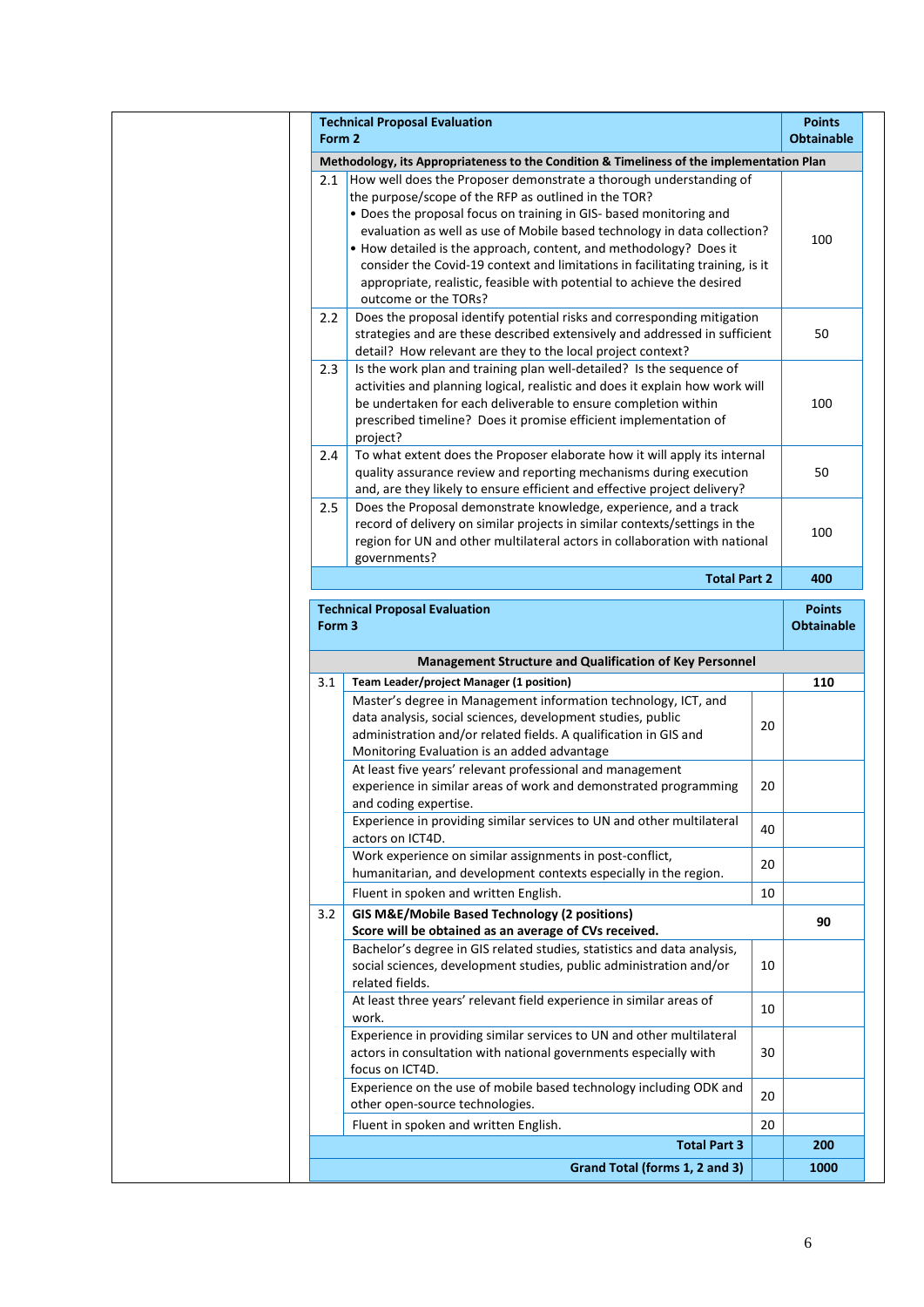|                                                              | Only offers that score at least 70% (700 points) in the technical evaluation will be considered<br>for financial evaluation.                                                                                                                                                                                                                                                                                                                                                                                                   |
|--------------------------------------------------------------|--------------------------------------------------------------------------------------------------------------------------------------------------------------------------------------------------------------------------------------------------------------------------------------------------------------------------------------------------------------------------------------------------------------------------------------------------------------------------------------------------------------------------------|
|                                                              | <b>Financial Proposal (30%)</b><br>To be computed as a ratio of the Proposal's offer to the lowest price among the proposals<br>received by UNDP. The formula for the rating of the Proposals will be as follows:                                                                                                                                                                                                                                                                                                              |
|                                                              | Rating the Technical Proposal (TP):<br>TP Rating = (Total Score Obtained by the Offer / Max. Obtainable Score for TP) $x$ 100<br>Rating the Financial Proposal (FP):<br>FP Rating = (Lowest Priced Offer / Price of the Offer Being Reviewed) x 100<br><b>Total Combined Score:</b><br><b>Combined Score</b> = (TP Rating) x (Weight of TP, e.g., 70%) + (FP Rating) x (Weight of FP, e.g., 30%)                                                                                                                               |
| <b>UNDP will award the</b><br>contract to:                   | ⊠ One and only one Service Provider                                                                                                                                                                                                                                                                                                                                                                                                                                                                                            |
| Eligibility                                                  | A vendor who will be engaged by UNDP may not be suspended, debarred, or otherwise<br>identified as ineligible by any UN Organization or the World Bank Group or any other<br>international Organization. Vendors are therefore required to disclose to UNDP whether<br>they are subject to any sanction or temporary suspension imposed by these organizations.<br>Failure to do so may result in termination of any contract or PO subsequently issued to the<br>vendor by UNDP.                                              |
|                                                              | It is the Bidder's responsibility to ensure that its employees, joint venture members, sub-<br>contractors, service providers, suppliers and/or their employees meet the eligibility<br>requirements as established by UNDP.                                                                                                                                                                                                                                                                                                   |
|                                                              | Bidders must have the legal capacity to enter a binding contract with UNDP and to deliver<br>the required services in Somalia                                                                                                                                                                                                                                                                                                                                                                                                  |
| <b>Conflict of Interest</b>                                  | UNDP requires every prospective Supplier to avoid and prevent conflicts of interest, by<br>disclosing to UNDP if you, or any of your affiliates or personnel, were involved in the<br>preparation of the requirements, design, specifications, cost estimates, and other<br>information used in this RFP. Proposers shall strictly avoid conflicts with other assignments<br>or their own interests, and act without consideration for future work. Proposers found to<br>have a conflict of interest shall be disqualified.   |
|                                                              | Bidders must disclose in their Proposal their knowledge of the following: a) If the owners,<br>part-owners, officers, directors, controlling shareholders, of the bidding entity or key<br>personnel who are family members of UNDP staff involved in the procurement functions<br>and/or the Government of the country or any Implementing Partner receiving goods and/or<br>services under this RFP.                                                                                                                         |
|                                                              | The eligibility of Proposers that are wholly or partly owned by the Government shall be<br>subject to UNDP's further evaluation and review of various factors such as being registered,<br>operated and managed as an independent business entity, the extent of Government<br>ownership/share, receipt of subsidies, mandate and access to information in relation to this<br>RFP, among others. Conditions that may lead to undue advantage against other Proposers<br>may result in the eventual rejection of the Proposal. |
| <b>Contract General Terms</b><br>and Conditions <sup>1</sup> | $\boxtimes$ General Terms and Conditions for de minimis contracts (services only)<br>Applicable Terms and Conditions are available at:<br>http://www.undp.org/content/undp/en/home/procurement/business/how-we-<br>buy.html                                                                                                                                                                                                                                                                                                    |

<sup>1</sup> *Service Providers are alerted that non-acceptance of the terms of the General Terms and Conditions (GTC) may be grounds for disqualification from this procurement process.*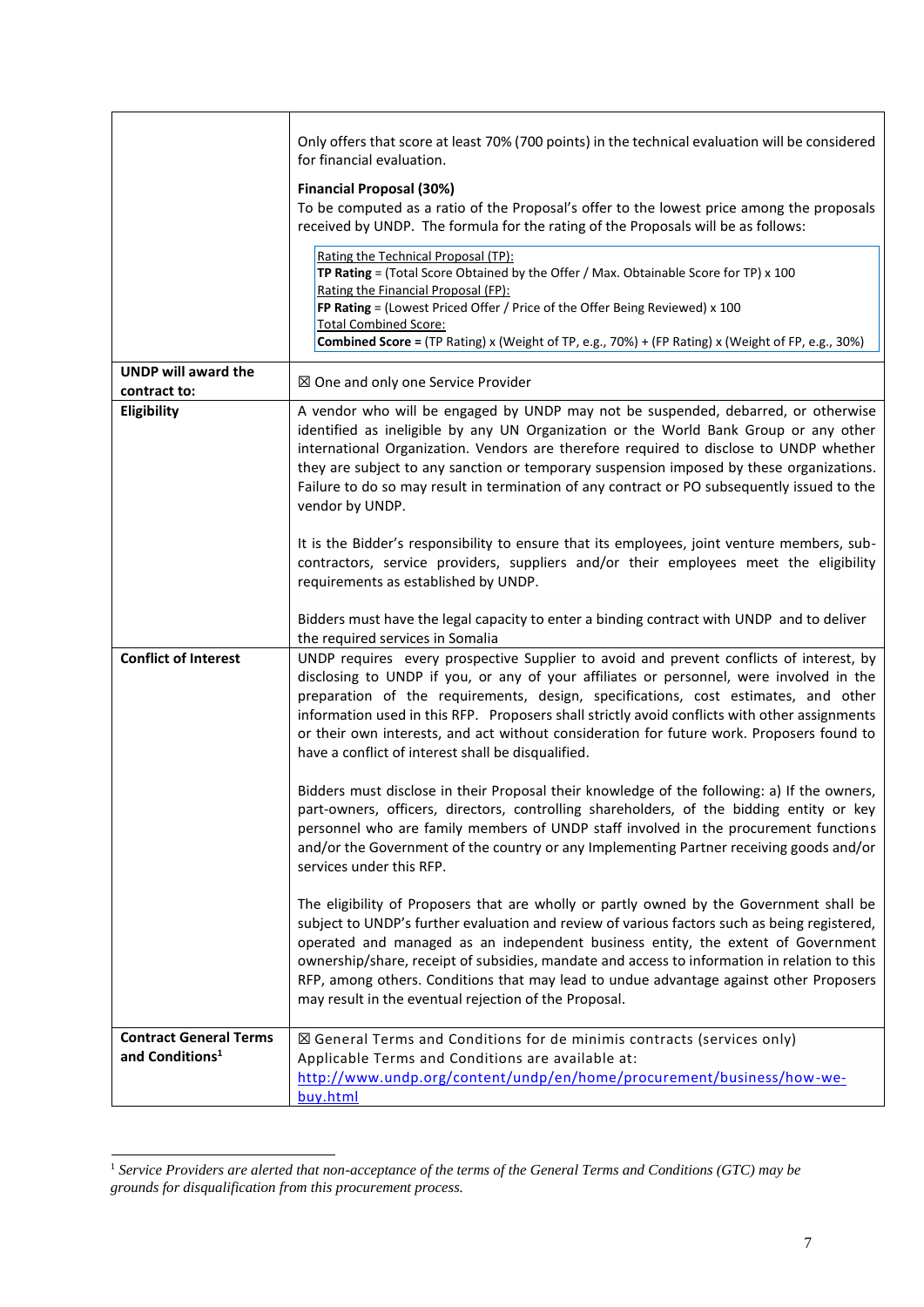| <b>Annexes to this RFP</b>                           | $\boxtimes$ Description of Requirements (Annex 1)                                                                                                                                                                                                                                                                                                                                                                                                       |
|------------------------------------------------------|---------------------------------------------------------------------------------------------------------------------------------------------------------------------------------------------------------------------------------------------------------------------------------------------------------------------------------------------------------------------------------------------------------------------------------------------------------|
|                                                      | ⊠ Form for Submitting Service Provider's Technical Proposal (Annex 2)                                                                                                                                                                                                                                                                                                                                                                                   |
|                                                      | ⊠ Form for Submitting Service Provider's Financial Proposal (Annex 3)                                                                                                                                                                                                                                                                                                                                                                                   |
|                                                      | ⊠ Detailed Terms of Reference (Annex 4)                                                                                                                                                                                                                                                                                                                                                                                                                 |
|                                                      | ⊠ Format for CV of Proposed Key Personnel (Annex 5)                                                                                                                                                                                                                                                                                                                                                                                                     |
| <b>Contact Person for</b>                            | Focal Point: Procurement Unit                                                                                                                                                                                                                                                                                                                                                                                                                           |
| <b>Inquiries</b>                                     | Email Address: Procurement.so@undp.org; benard.korir@undp.org;                                                                                                                                                                                                                                                                                                                                                                                          |
| (Written inquiries only) <sup>2</sup>                | debbie.wandera@undp.org                                                                                                                                                                                                                                                                                                                                                                                                                                 |
|                                                      |                                                                                                                                                                                                                                                                                                                                                                                                                                                         |
|                                                      | Note: Only requests for clarifications should be sent to this email address. Proposals submitted to<br>this email address will not be accepted.                                                                                                                                                                                                                                                                                                         |
|                                                      |                                                                                                                                                                                                                                                                                                                                                                                                                                                         |
|                                                      | Any delay in UNDP's response shall be not used as a reason for extending the deadline for                                                                                                                                                                                                                                                                                                                                                               |
|                                                      | submission, unless UNDP determines that such an extension is necessary and                                                                                                                                                                                                                                                                                                                                                                              |
|                                                      | communicates a new deadline to the Proposers.                                                                                                                                                                                                                                                                                                                                                                                                           |
| <b>Manner</b> of                                     | Direct communication via email to prospective Proposers who have confirmed participation                                                                                                                                                                                                                                                                                                                                                                |
| <b>Disseminating</b>                                 | and posting on the UNDP Procurement Notices website at https://procurement-                                                                                                                                                                                                                                                                                                                                                                             |
| Supplemental                                         | notices.undp.org                                                                                                                                                                                                                                                                                                                                                                                                                                        |
| <b>Information to the RFP</b>                        | Note: It is the responsibility of the Bidders to view the respective changes and clarifications                                                                                                                                                                                                                                                                                                                                                         |
| and responses/                                       | posted on the UNDP procurement website.                                                                                                                                                                                                                                                                                                                                                                                                                 |
| clarifications to queries<br><b>Deadline for Bid</b> |                                                                                                                                                                                                                                                                                                                                                                                                                                                         |
| Submission                                           | 27 January 2022                                                                                                                                                                                                                                                                                                                                                                                                                                         |
| <b>Other Information</b>                             | $\boxtimes$ Mandatory official address for electronic submission: bids.so@undp.org.                                                                                                                                                                                                                                                                                                                                                                     |
| <b>Electronic submission</b>                         | ⊠ Format: PDF files only.                                                                                                                                                                                                                                                                                                                                                                                                                               |
| requirements (via email                              |                                                                                                                                                                                                                                                                                                                                                                                                                                                         |
| only)                                                | Proposers are encouraged to check the attachment formats prior to submission as UNDP will<br>not be responsible if attachments are in other formats that cannot be opened without<br>additional software.                                                                                                                                                                                                                                               |
|                                                      | After preparing the Proposal in paper forma, the entire Technical Proposal (Annex 2) should<br>be scanned or converted into one or more electronic.pdf (Adobe Acrobat) format file(s) and<br>attached to one or more e-mails. The same should be done for the entire Financial Proposal<br>(Annex 3).                                                                                                                                                   |
|                                                      | $\boxtimes$ The Technical Proposal must be submitted separately from the Financial Proposal and<br>must not contain any pricing information whatsoever on the services offered.                                                                                                                                                                                                                                                                         |
|                                                      | ⊠ Mandatory Subject Line of Email:                                                                                                                                                                                                                                                                                                                                                                                                                      |
|                                                      | The subject line of the e-mail(s) for the technical proposal should state "Technical proposal<br>for UNDP/SOM/POQA/RFP/2021/156803 (Re-Advertisement): ICT4D Training (GIS for<br>M&E and Mobile Based Data Collection) "- DO NOT OPEN BEFORE 17:00H, 27 JANUARY<br>2022 and;                                                                                                                                                                           |
|                                                      | Separate email for Financial Proposal: The subject line of e-mail(s) for the Financial<br>Proposal should state "Financial Proposal for UNDP/SOM/POQA/RFP/2021/156803 (Re-<br>Advertisement): ICT4D Training (GIS for M&E and Mobile Based Data Collection) "- DO<br>NOT OPEN BEFORE 17:00H, 27 JANUARY 2022.                                                                                                                                           |
|                                                      | $\boxtimes$ The Financial proposal (Annex 3) must be password protected. Financial proposals that<br>are not password protected will be disqualified. The Password for Form for Submitting<br>Service Provider's Financial Proposal (Annex 3) must not be provided to UNDP until it is<br>formally requested by UNDP if the proposal is deemed technically qualified. Proposers will<br>have 48 hours to respond to the request for password from UNDP. |

*<sup>2</sup> This contact person and address is officially designated by UNDP. If inquiries are sent to other person/s or address/es, even if they are UNDP staff, UNDP shall have no obligation to respond nor can UNDP confirm that the query was received.*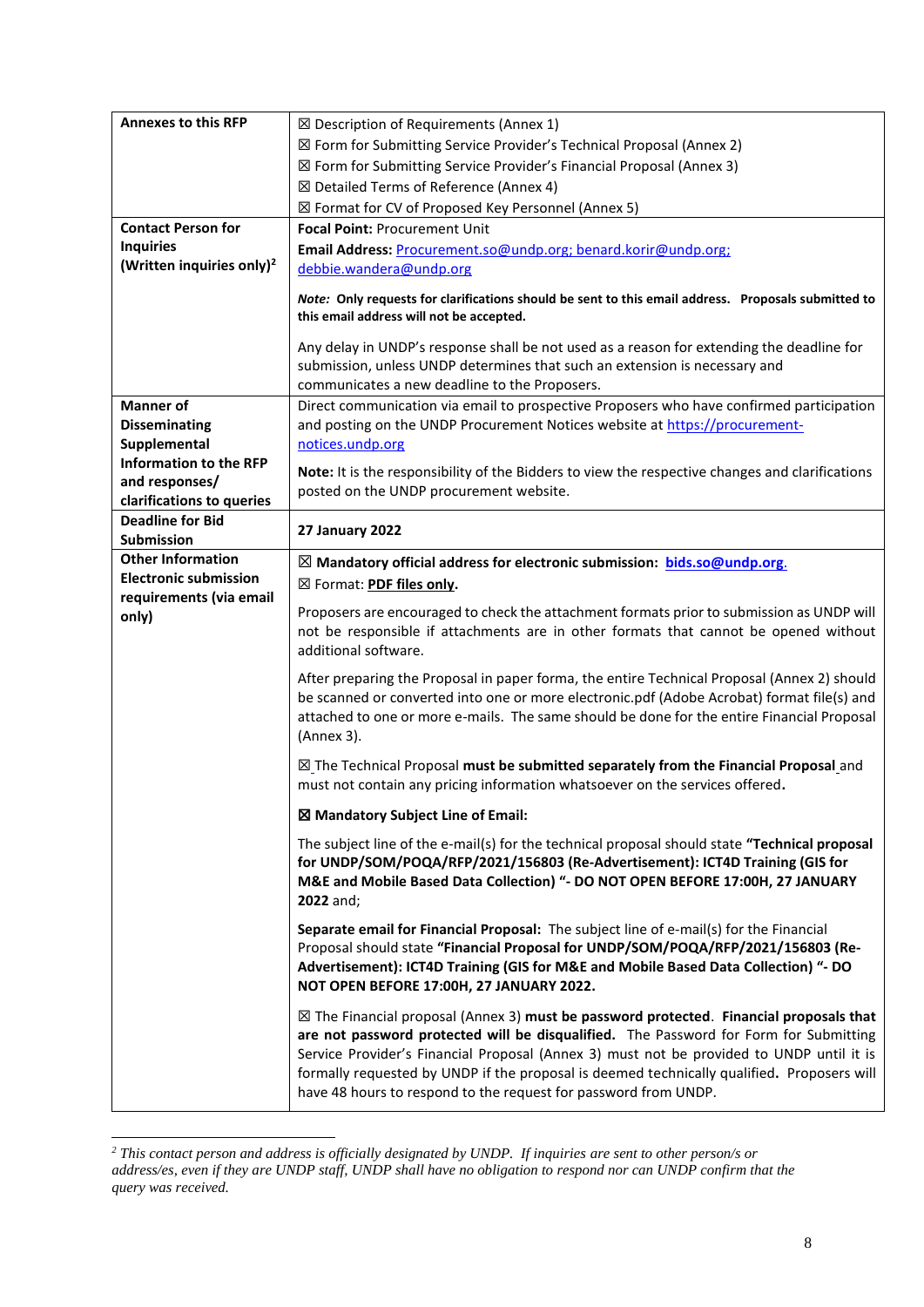| Proposers are advised to note their passwords in a secure place. Should UNDP be unable to<br>open the file due to forgotten password, the Proposal will be disqualified                                                                                                      |
|------------------------------------------------------------------------------------------------------------------------------------------------------------------------------------------------------------------------------------------------------------------------------|
| ⊠ Max. File Size per transmission: 20MB                                                                                                                                                                                                                                      |
| $\boxtimes$ Max. No. of transmission: There is no limit on the number of email messages for each<br>Proposal.                                                                                                                                                                |
| Proposers may send as many emails as needed but the size of each e-mail should not exceed<br>twenty megabytes (20MB) and the first and subsequent messages should state the total<br>number of messages comprising the Proposal, e.g., message 1 of X., 2 of X, 3 of X, etc. |
| $\boxtimes$ No. of copies to be transmitted: (one) 1                                                                                                                                                                                                                         |
| $\boxtimes$ Virus Scanning Software to be used prior to transmission: ANY                                                                                                                                                                                                    |
| Proposers are solely responsible for ensuring that all files sent to UNDP are readable, i.e.,<br>uncorrupted, in the indicated electronic format, and free from viruses and malware.<br>Failure to provide readable files will result in the proposal being rejected.        |
| ⊠ Digital Certification/Signature: Signed and stamped copy<br>⊠ Time Zone to be Recognized: East Africa Time (GMT+3.00)                                                                                                                                                      |
| Since delays in email transmission can occur, Proposers are advised to send electronic<br>submissions well in advance of the deadline. Offers emailed to UNDP and received after the<br>submission deadline will be rejected.                                                |
| Proposals sent to or copied to any other UNDP email address other than the designated<br>bid submission email address will be rejected.                                                                                                                                      |
|                                                                                                                                                                                                                                                                              |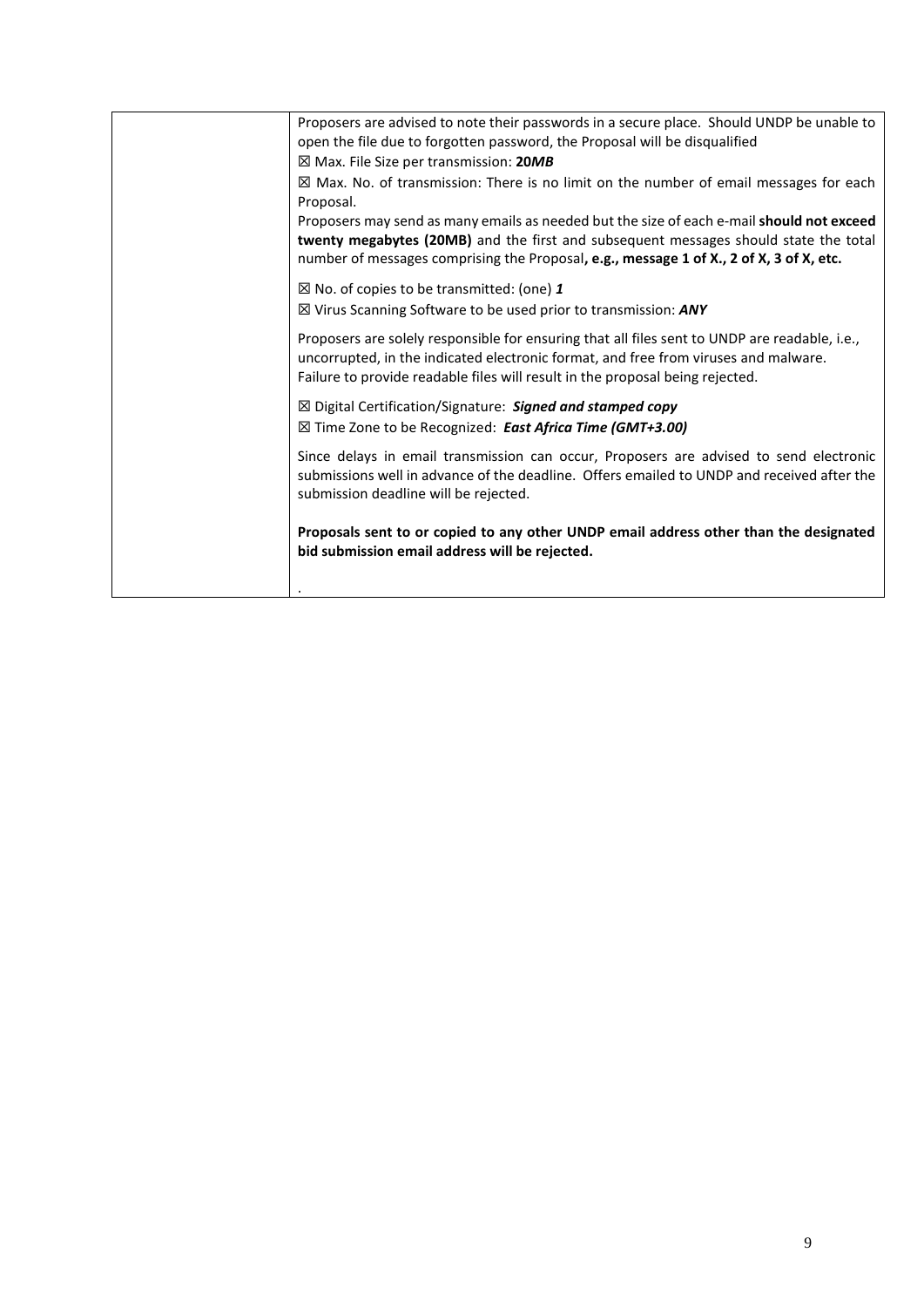# **Annex 2: Form for Submitting Service Provider's Technical Proposal<sup>3</sup>**

*(This Form must be submitted only using the Service Provider's Official Letterhead/Stationery<sup>4</sup> )* **\_\_\_\_\_\_\_\_\_\_\_\_\_\_\_\_\_\_\_\_\_\_\_\_\_\_\_\_\_\_\_\_\_\_\_\_\_\_\_\_\_\_\_\_\_\_\_\_\_\_\_\_\_\_\_\_\_\_\_\_\_\_\_\_\_\_\_\_\_\_\_\_\_\_\_\_\_\_\_\_\_\_\_\_\_\_\_\_\_\_**

> [insert: *Location]*. [insert: *Date]*

To: UNDP Somalia Country Office Phase VI, UNSOM Compound, Aden Ade International Airport (AAIA) Mogadishu - Somalia

Dear Sir/Madam:

We, the undersigned, hereby offer to render the following services to UNDP in conformity with the requirements defined in the RFP Ref: **UNDP/SOM/POQA/RFP/2021/156803 (Re-Advertisement)** dated 11 January 2022 and all its attachments including our password protected Financial Proposal submitted in a separate email as well as the provisions of the UNDP General Contract Terms and Conditions:

# A. **Qualifications of the Service Provider**

The Service Provider must describe and explain how and why they are the best entity that can deliver the requirements of UNDP by indicating the following:

- a) Company Profile describing the nature of business, field of expertise; **(please attach).**
- b) Business Licenses Registration Papers, Tax Payment Certification **(please attach copies).**
- **c)** Latest Audited Financial Statement income statement and balance sheet for the last two Financial Years (2019 & 2020) **(attach copies).**
- **d)** Track Record list of clients for similar services as those required in the TORs for this RFP, indicating description of contract scope, contract duration, contract value in table format and Statements of Satisfactory Performance from top three clients in the past five years **(please attach).**
- e) Certificates and Accreditation including Quality Certificates, Patent Registrations, Environmental Sustainability Certificates, etc., (if any).
- f) Written Self-Declaration that the company is not in the UN Security Council 1267/1989 List, UN Procurement Division List or Other UN Ineligibility List.

# B. **Proposed Methodology for the Completion of Services**

The Service Provider must describe how it will address/deliver the demands of the RFP; providing a detailed description of the essential performance characteristics, reporting conditions and quality assurance mechanisms that will be put in place, while demonstrating that the proposed methodology will be appropriate to the local conditions and context of the work. **Attach an implementation schedule preferably in Gantt chart format.**

<sup>3</sup> *This serves as a guide to the Service Provider in preparing the Proposal.* 

*<sup>4</sup> Official Letterhead/Stationery must indicate contact details – addresses, email, phone and fax numbers – for verification purposes*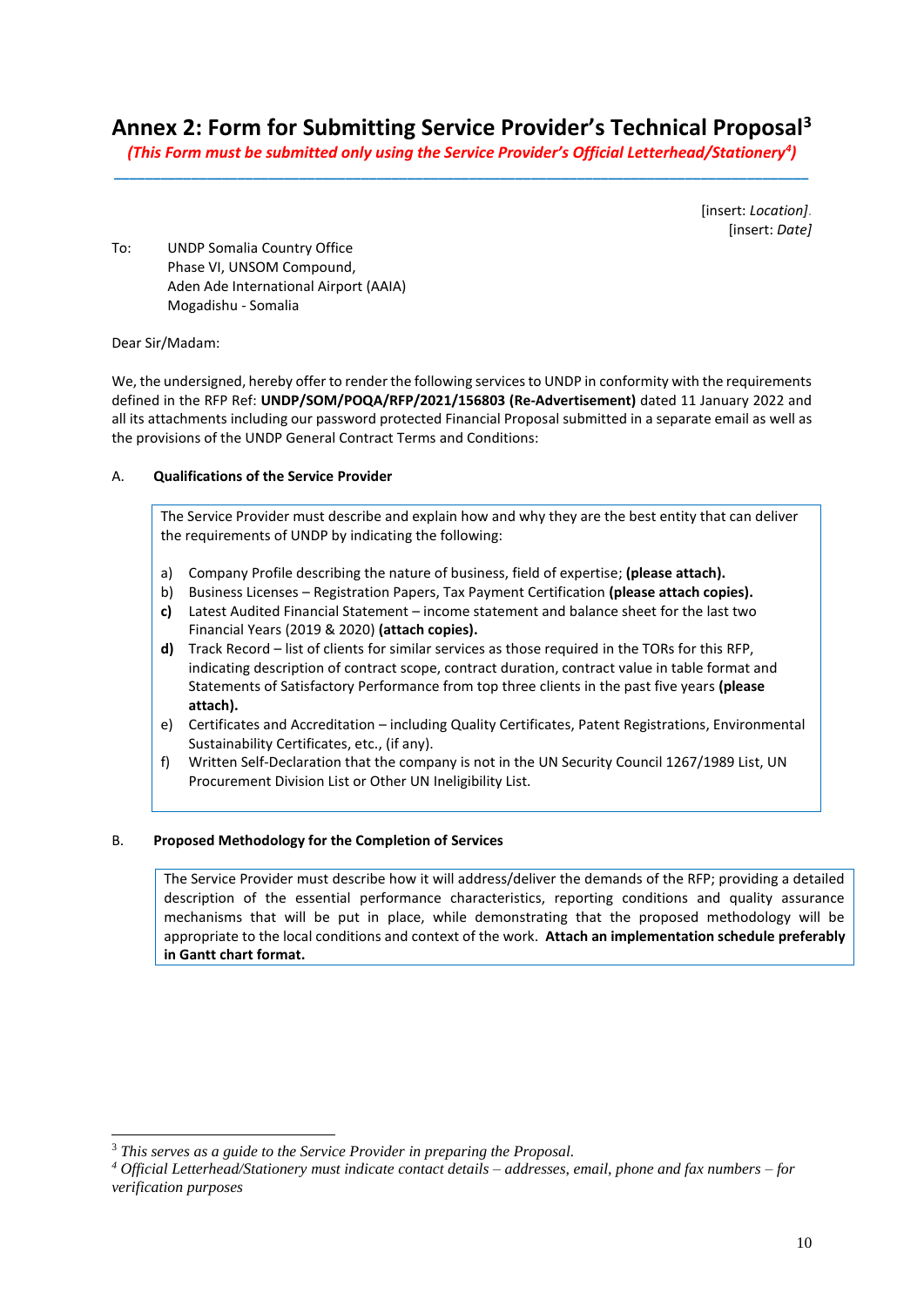# C. **Qualifications of Key Personnel**

# Service Provider must submit:

- a) Names and qualifications of the key personnel that will perform the services indicating who the team leader is, who are supporting, etc.
- b) CVs demonstrating qualifications of proposed personnel, and;
- c) Written confirmation from each personnel that they are available for the entire duration of the contract.

**Proposers must use CV Format provided in Annex 5.**

| Name:      |                                                    |
|------------|----------------------------------------------------|
| Title:     | <b>Signed by authorized</b><br>signatory and stamp |
| Date:      | with official stamp of<br>the Bidder               |
| Signature: |                                                    |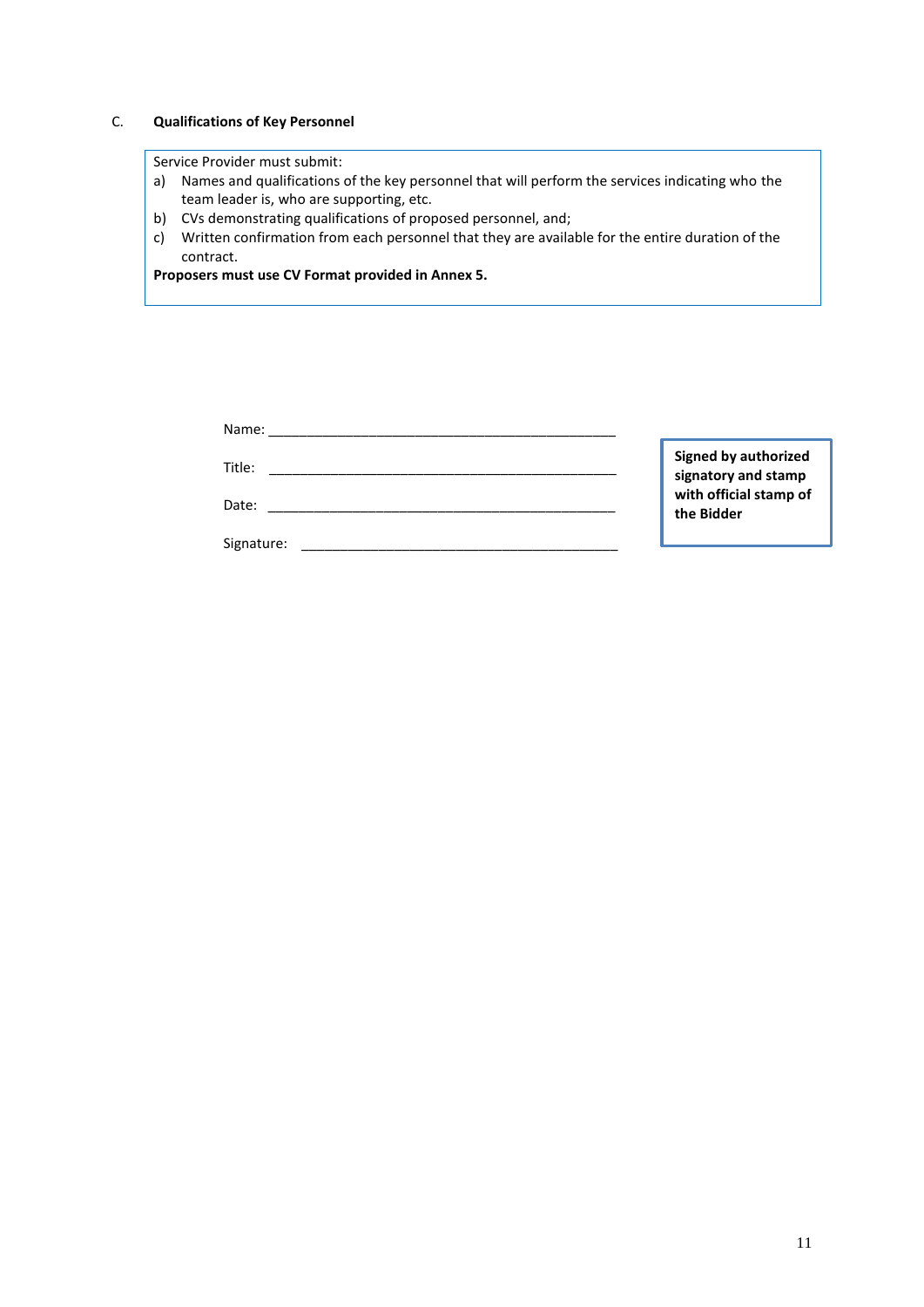# **Annex 3 - Form for Submitting Service Provider's Financial Proposal**

*(This Form must be submitted only using the Service Provider's Official Letterhead/Stationery<sup>5</sup> )* **\_\_\_\_\_\_\_\_\_\_\_\_\_\_\_\_\_\_\_\_\_\_\_\_\_\_\_\_\_\_\_\_\_\_\_\_\_\_\_\_\_\_\_\_\_\_\_\_\_\_\_\_\_\_\_\_\_\_\_\_**

We, the undersigned, offer to provide the services **ICT4D Training (GIS for M&E and Mobile based data collection)** in accordance with your Request for Proposal No. **UNDP/SOM/POQA/RFP/2021/156803 (Re-Advertisement)** and our Technical Proposal submitted via a separate email. We are hereby submitting our password protected Financial Proposal and, we understand that you are not bound to accept any Proposal you receive.

# A. **Cost Breakdown per Deliverable\***

| No.            | <b>Deliverables/Outputs</b>               | <b>Est. Target</b><br>Due Date | Weighted<br>percentage of<br><b>Deliverable</b> | Percentage of<br><b>Total Price</b><br>(Weight for<br>payment) | <b>Price (Lump</b><br>Sum, All<br>Inclusive)<br>(USD) |
|----------------|-------------------------------------------|--------------------------------|-------------------------------------------------|----------------------------------------------------------------|-------------------------------------------------------|
|                | Inception report with detailed            | 22                             |                                                 |                                                                |                                                       |
| $\mathbf{1}$   | approach including clear training         | February                       | 20%                                             |                                                                |                                                       |
|                | content and facilitation methods          | 2022                           |                                                 |                                                                |                                                       |
| $\overline{2}$ | <b>GIS for Monitoring and Evaluation-</b> | 4 March                        | 30%                                             |                                                                |                                                       |
|                | Online training                           | 2022                           |                                                 | 100%                                                           |                                                       |
| 3              | Mobile based data collection-online       | 11 March                       | 30%                                             |                                                                |                                                       |
|                | training                                  | 2022                           |                                                 |                                                                |                                                       |
|                | Final Training Report and submission      | 18 March                       |                                                 |                                                                |                                                       |
| 4              | of training material including power      |                                | 20%                                             |                                                                |                                                       |
|                | point presentations                       | 2022                           |                                                 |                                                                |                                                       |
| <b>Total</b>   |                                           |                                | 100%                                            | 100%                                                           |                                                       |

*\*This shall be the basis of the payment tranches*

# B. **Cost Breakdown by Cost Component**

| <b>Name</b>                                                                                                                                         | <b>Position</b>                                                                 | Unit of<br><b>Measure</b> | <b>Total Period of</b><br><b>Engagement</b><br>(Days) | No. of<br><b>Persons</b> | <b>Unit Rate</b><br>(USD)    | <b>Total Rate</b><br>(USD) |
|-----------------------------------------------------------------------------------------------------------------------------------------------------|---------------------------------------------------------------------------------|---------------------------|-------------------------------------------------------|--------------------------|------------------------------|----------------------------|
| <b>I. Personnel Services:</b>                                                                                                                       |                                                                                 |                           |                                                       |                          |                              |                            |
|                                                                                                                                                     | Project Manager/<br>Team Leader                                                 | Day                       |                                                       | 1                        |                              |                            |
|                                                                                                                                                     | <b>Technical Experts -</b><br>GIS in M&E and<br>Mobile Based Data<br>Collection | Day                       |                                                       | $\overline{2}$           |                              |                            |
| <b>Sub-Total Personnel Services</b>                                                                                                                 |                                                                                 |                           |                                                       |                          |                              |                            |
| <b>II. Other Related Costs:</b> (If required, please itemize cost components in separate lines, specify unit of measure, and add<br>rows as needed. |                                                                                 |                           |                                                       |                          |                              |                            |
| .                                                                                                                                                   |                                                                                 |                           |                                                       |                          |                              |                            |
|                                                                                                                                                     |                                                                                 |                           |                                                       |                          | <b>Sub-Total Other Costs</b> |                            |
| <b>TOTAL</b>                                                                                                                                        |                                                                                 |                           |                                                       |                          |                              |                            |

*<sup>5</sup> Official Letterhead/Stationery must indicate contact details – addresses, email, phone and fax numbers – for verification purposes*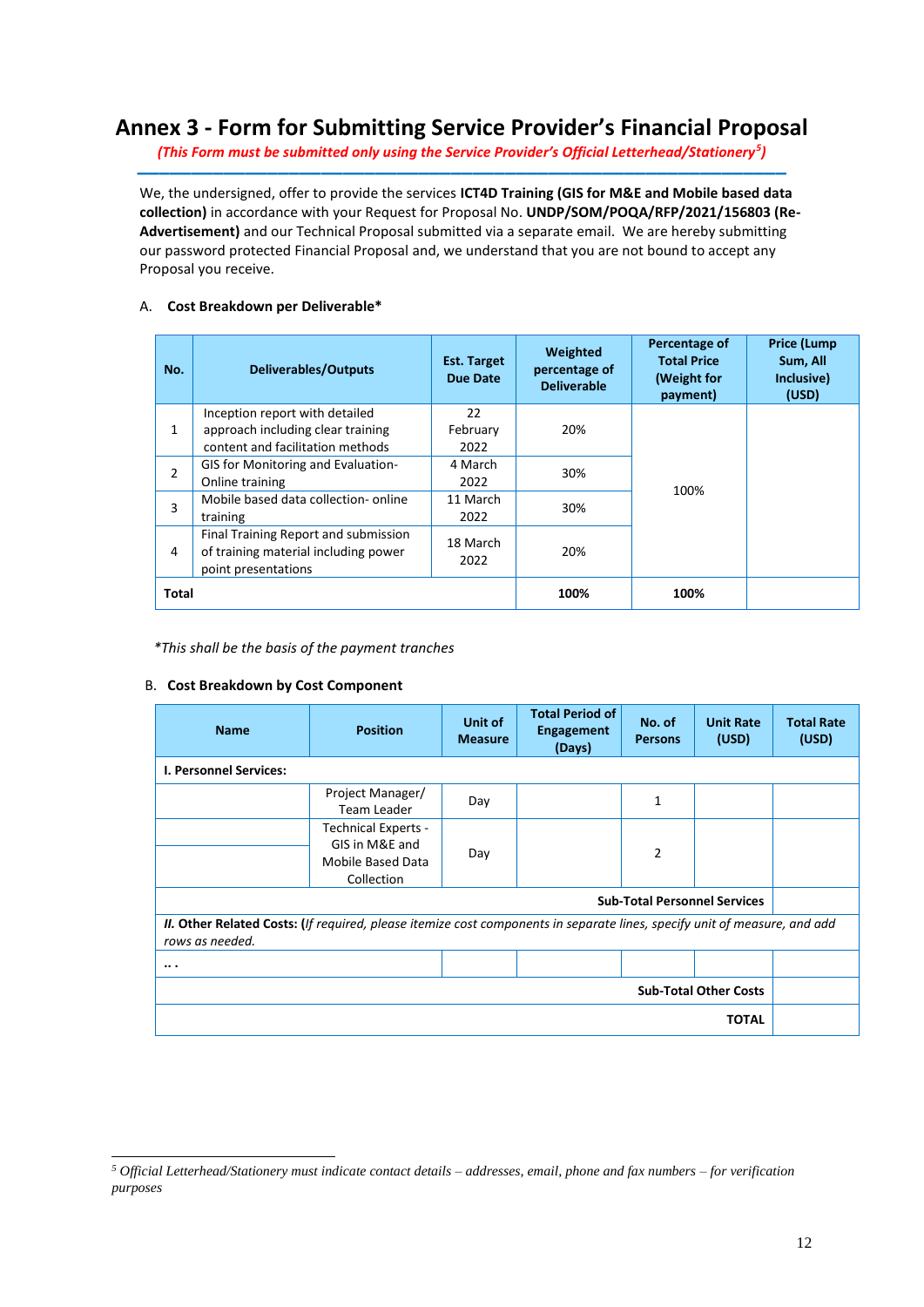| Name:           |                                                                                     |
|-----------------|-------------------------------------------------------------------------------------|
| Title:<br>Date: | Signed by authorized<br>signatory and stamp<br>with official stamp of<br>the Bidder |
|                 |                                                                                     |

 $Signature: \n\frac{1}{2}$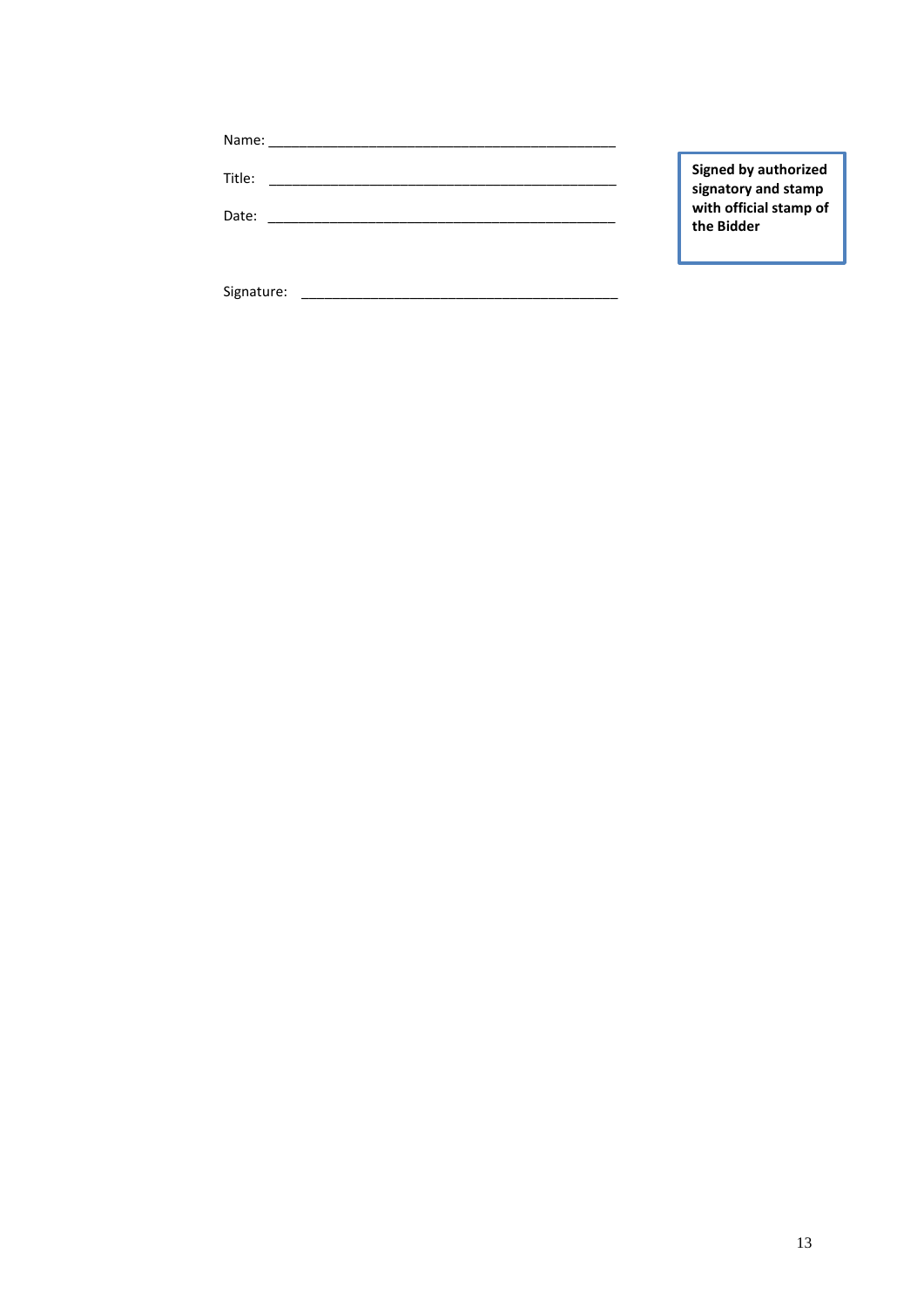# **Annex 4: Terms of Reference \_\_\_\_\_\_\_\_\_\_\_\_\_\_\_\_\_\_\_\_\_\_\_\_\_\_\_\_\_\_\_\_\_\_\_\_\_\_\_\_\_\_\_\_\_\_\_\_\_\_\_\_\_\_\_\_\_\_\_\_\_\_\_\_\_\_\_\_\_\_\_\_\_\_\_**

# **ICT4D Training (GIS in Monitoring and Evaluation and Mobile Based Data Collection) for UNDP Staff and Counterpart Staff**

# **A. Background Information and Rationale**

The UNDP Country Programme Document (CPD), 2021-2025, is designed to support Somalia's effort to achieve the Sustainable Development Goals (SDGs) as articulated in the National Development Plan, 2020-2024 (NDP-9). The CPD is aligned with the United Nations Sustainable Development Cooperation Framework (UNSDCF) in content, structure, and timelines. The UNDP Country Programme, aligned with the UNSDCF is currently supporting the Federal Government of Somalia, Federal Member States and Somaliland to deliver on political, rule of law, security, human rights, socioeconomic recovery, and development priorities, as outlined in the NDP-9 and the Somaliland National Development Plan.

The UNDP recognizes the need to strengthen staff capacity on results-based management (RBM), including formulation of SMART indicators, results-based planning and reporting and communicating results for increased visibility and overall contribution to resource mobilization. An independent country programme evaluation (ICPE) of the CPD conducted in July 2019 emphasized the need to strengthen monitoring systems and conducting portfolio or thematic evaluations to inform programming which was echoed by the 2020 internal audit report which recommended the need to strengthen project monitoring. Additionally, the Covid-19 pandemic has amplified the need to accelerate adoption of ICT4D methodologies and tools in enhancing monitoring and evaluation through staff participation.

Nevertheless, Covid-19 restrictions and security concerns have limited internal monitoring and opportunities for capacity building. This training is expected to help in building capacity of staff and counterparts to effectively conduct monitoring leading to prioritization of the use of Third-Party Monitoring findings to inform adaptive management. This training will also harmonize requests presented to the human resources department by staff, the aims of the Governance, Peacebuilding, Crisis and Resilience (GPCR) Project and one of the objectives of the POQA Unit on building the Country Office capacity to undertake compliance activities in ATLAS.

The above background informed the preparation of a multi sector project funded through the funding window under GPCR. Under this Project, UNDP seeks to strengthen the application of RBM principles and digital tools at counterpart level and ICT4D approaches in monitoring and data management. This will include training of counterparts' staff on RBM and building the capacity of counterpart institutions to conduct evaluations. Application of digital tools and ICT4D approaches such as mobile data collection will also be introduced in line with to Covid-19 protocols that restrict in-person meetings.

# **B. Specific Objectives**

The overall objective of these trainings is to ensure Programme and counterpart staff use ICT4D tools and methodologies to enhance efficiency and effectiveness through application of RBM which builds on the series of trainings that are part of the main Terms of Reference on RBM. This is also consistent with UNDPs strategy on digitalization and digitization which has accelerated the need for adoption of ICT tools.

- Build the capacity of counterpart and UNDP staff on the utilization of ICT4D tools to enhance efficiency in monitoring and evaluation.
- Train staff on GIS use in monitoring and evaluation
- Train staff on Mobile based data collection
- Come up with one case to roll out the skills

# **C. Scope of Work**

It is envisioned that this training will enhance how UNDP relates to its counterparts on implementation and monitoring of projects. The quality of reports and supporting evidence is expected to improve resulting in increased efficiency and utilization of results.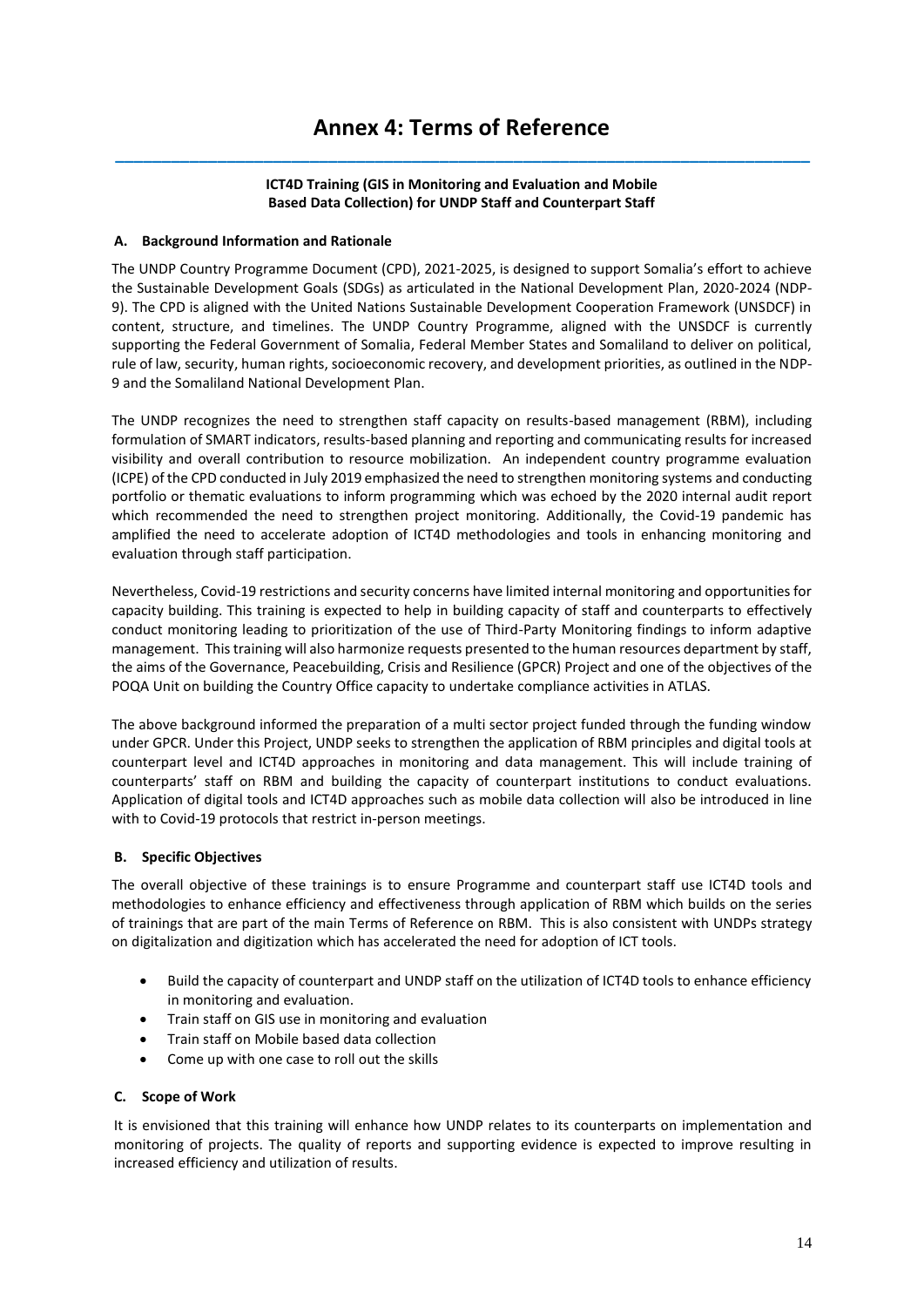These Terms of Reference seek to harmonize requests presented to the human resources department by staff, the objectives of the GPCR Project and one objective of the POQA Unit on building the Country Office capacity to conduct compliance activities in UNDPs enterprise resource planning (ERP) tool. In addition, some of the difficulties experienced by staff in conducting project quality assurance assessments at design and appraisal, implementation, and closure stages; utilizing the ERP modules will be addressed as well as creating a common understanding of M&E. It will also contribute to improved results-based reporting on the CPD, while also equipping counterpart staff to improve their M&E systems.

# **D. Approach and Methodology**

Proposers must develop the most appropriate methodology describing all steps that will meet the objectives of the RFP and lead to successful completion of the assignment which should at a minimum include the following information.

- **Proposing entity's qualification, capacity, and experience**: Information on proposing entity outlining its legal status, expertise, experience in providing similar services, institutional and financial capacity, track record, and any other relevant information.
- **Propose Methodology, Approach, and Implementation Plan:** Proposers must demonstrate how they will undertake the proposed activities and present a plan outlining how they intend to ensure oversight, management, accountability (quality assurance), sequence activities (detailed work-plan).
- **Management Structure and Key Personnel**: Proposers must specify key personnel who will be assigned to the proposed contract, explain how these roles complement each other and the capacity and expertise of proposed team to implement and manage the proposed contract. Please submit an organigram and detailed curriculum Vitae (CVs) of proposed personnel.

In the context of Covid-19 restrictions and to ensure safety of participants, the training will utilize a blended learning approach that will involve presentations, practical demonstrations, and exercises, as well as in situ for counterparts. This will help account for participants but also ensure motivation for participation. The training will be delivered virtually by a selected consultancy firm.

# **E. Deliverables and Schedules/Expected Outputs**

The Contractor will be required to deliver the following:

- An inception report with detailed approach including clear training content and facilitation methods.
- Online GIS for Monitoring and Evaluation training.
- Online mobile based data collection training.
- Final Training Report and all training material including power point presentations.

# **F. Key Performance Indicators**

Timely delivery of training services consistent with timelines specified in the TOR.

| <b>Performance Attribute</b>                                         | <b>Definition</b>                                                                                                          | <b>Key Performance Indicator</b>                                                                                      |  |
|----------------------------------------------------------------------|----------------------------------------------------------------------------------------------------------------------------|-----------------------------------------------------------------------------------------------------------------------|--|
| Expertise, competence, and<br>knowledge of Contractor's<br>personnel | Contextualised application of<br>concepts, principles and practices<br>related to ICT4D.                                   | Delivery of training based on a clear a<br>course outline                                                             |  |
| Excellent presentation and<br><b>Positive Communication skills</b>   | Ability to communicate knowledge<br>in a manner that inspires confidence<br>in trainees.                                   |                                                                                                                       |  |
| Creativity, innovation and<br>problem-solving                        | Divergent thinking and identification<br>of strengths and weaknesses of<br>various solutions or approaches to<br>problems. |                                                                                                                       |  |
| Cultural and gender sensitivity                                      | Ability to work in a multi-cultural<br>environment, and to communicate<br>sensitively across various publics.              | Constant display of respect, cultural<br>and gender sensitivity while engaging<br>with UNDP and its national partners |  |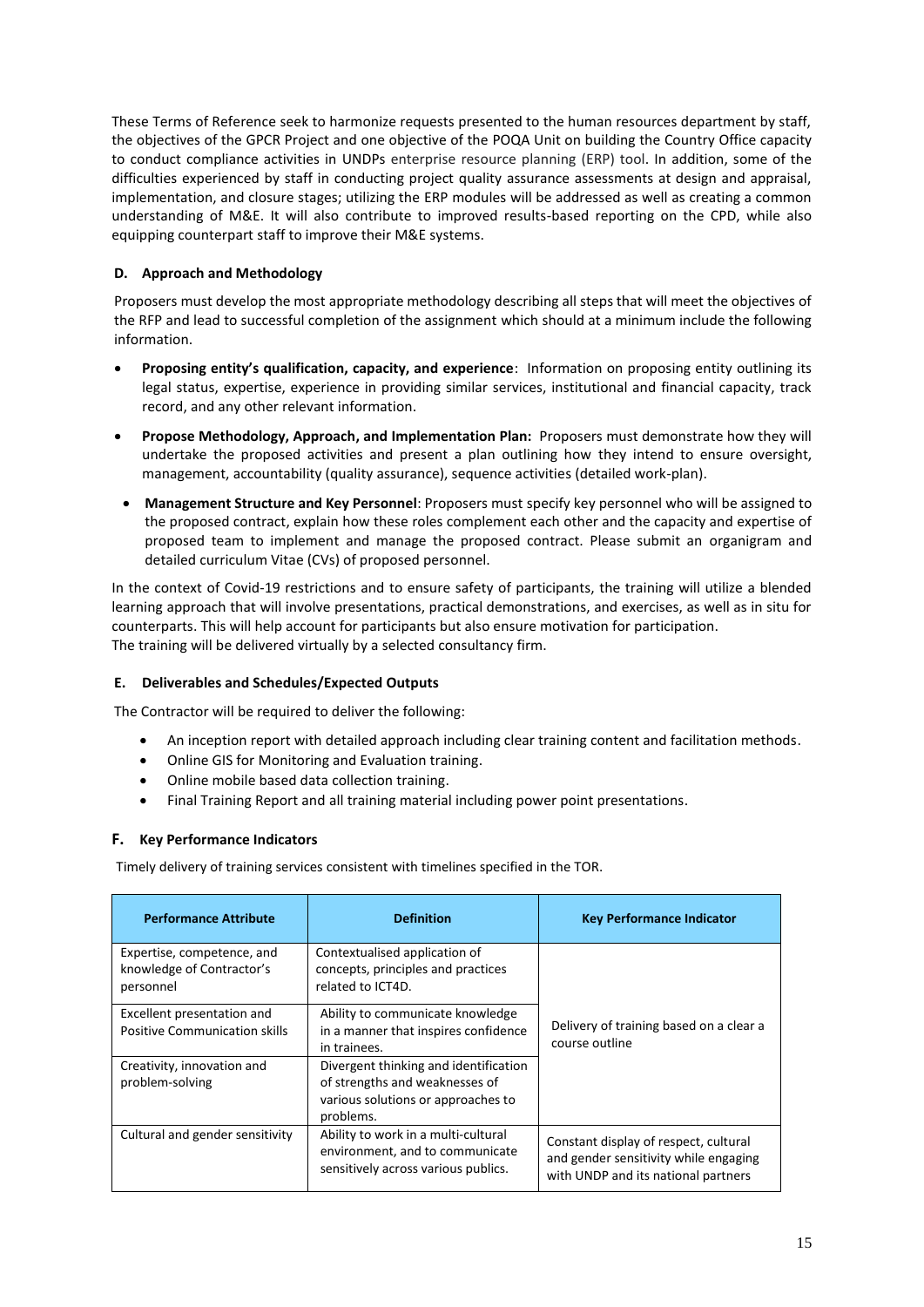# **G. Governance and Accountability**

# **1. Reporting**

- a) The Contractor shall work under the overall supervision of UNDPs Head of POQA in close collaboration with the M&E Specialist.
- b) The Contractor's team leader (Project Manager) will be the Contractor's focal point with on overall supervision and performance of the Contract, shall organize review meetings and where applicable, flag any observations that require UNDPs immediate attention.
- c) The Contractor will ensure timely submission of course outline, daily timetable, incorporating any comments/input provided by UNDP and any other materials requested by UNDP to demonstrate progress and impact.

# **2. Contractor's Responsibility**

The selected Contractor shall:

- a) Have sole responsibility for all logistical and administrative support necessary to its personnel for the duration of the Contract with no responsibility whatsoever on the part of the UNDP.
- b) Ensure viable internet access/connectivity and working room to ensure smooth connection throughout training sessions.
- c) Provide all equipment/materials required to conduct the training.
- d) Ensure adequate communication between the Contractor and UNDP.

# **3. Responsibility of UNDP**

- a) Quality Assurance and monitoring of performance: The UNDP will undertake review of Contractor's performance which will include quality of deliverables and a structured review of Contractor's performance at the end of the Contract which shall consider feedback from various stakeholders.
- b) The UNDP Head of POQA shall be responsible for approval/certification of deliverables and payment.

# **H. Expected Duration of the Contract/Assignment**

Estimated as 10 working days max from the date of contract signature.

# **I. Duty Station**

Trainings will be conducted virtually.

# **J. Professional Qualifications of the Successful Contractor and its Key Personnel**

The proposing entity and its proposed personnel must demonstrate strong relevant qualifications and experience to perform the proposed contract.

# **(a) Qualifications of the Proposing Entity (Firm)**

The selected Contractor must:

- i. be a legally registered entity.
- ii. have at least five years' demonstrated experience with a strong track record of conducting studies, baseline and mapping, data collection and analysis focusing on monitoring and evaluation as well as use of ICT in conflict, humanitarian, and development contexts.
- iii. demonstrated experience on consultations and excellent networks with civil society organisations,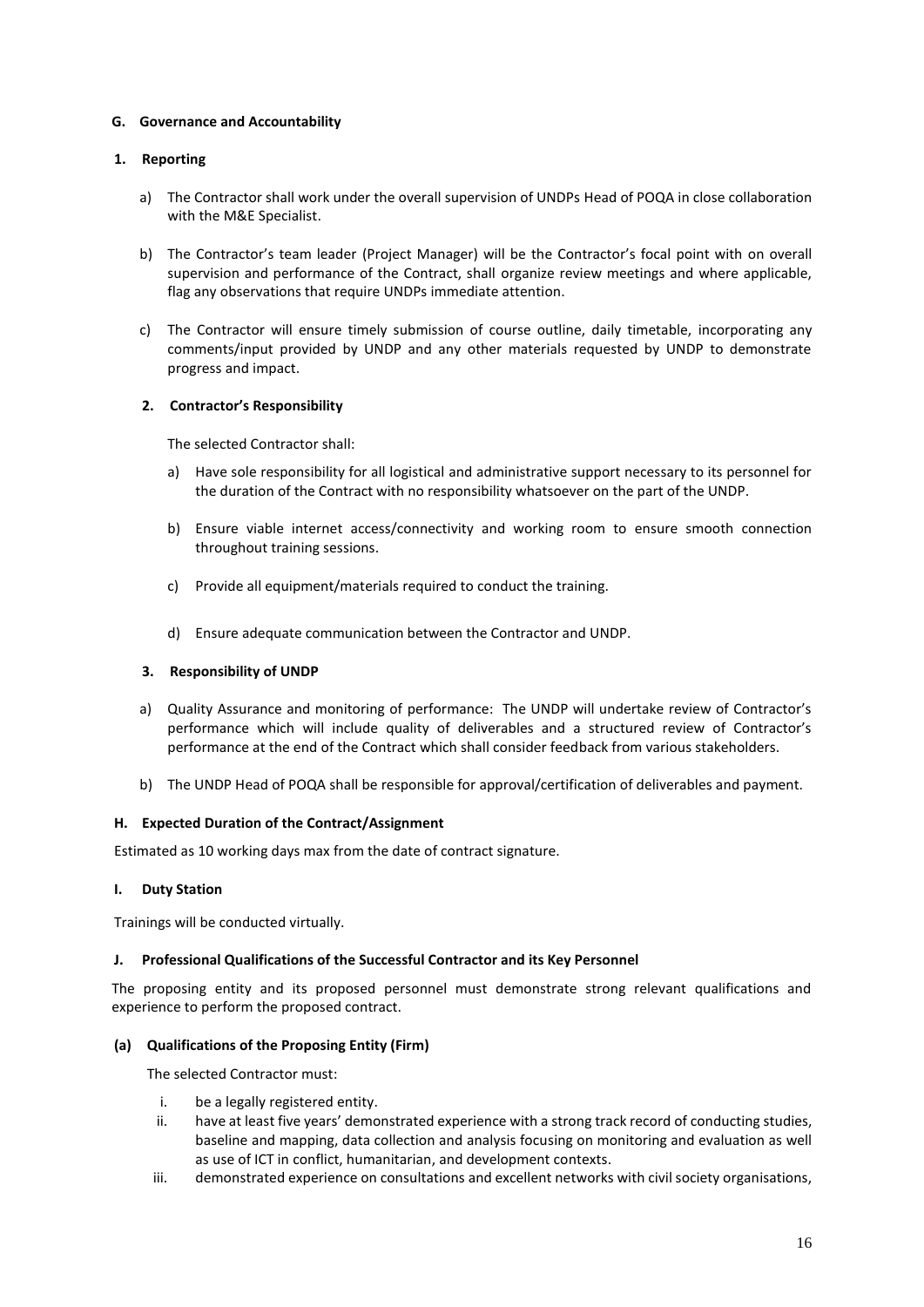national governments, UN and other multilateral organisations.

iv. ability to engage a managerially and technically sound team capable of conducting the required task.

# **(b) Qualifications of Key Personnel**

Proposers should constitute a highly professional team, comprising the following key personnel and submit their detailed CVs. The CVs must clearly outline relevant qualifications, experience and demonstrated capacity to perform the required services under the proposed contract.

| No.            | <b>Title of Key</b><br><b>Personnel</b>                                                                                   | <b>Minimum Educational Qualifications and Experience</b>                                                                                                                                                                                                                                                                                                                                                                                                                                                                                                                                                                                                                                                                                                                                                                                                       |  |
|----------------|---------------------------------------------------------------------------------------------------------------------------|----------------------------------------------------------------------------------------------------------------------------------------------------------------------------------------------------------------------------------------------------------------------------------------------------------------------------------------------------------------------------------------------------------------------------------------------------------------------------------------------------------------------------------------------------------------------------------------------------------------------------------------------------------------------------------------------------------------------------------------------------------------------------------------------------------------------------------------------------------------|--|
| $\mathbf{1}$   | Project Manager/<br><b>Team Leader</b>                                                                                    | The Team Leader will be the focal point for communication with UNDP and shall<br>be responsible for supervision of Contractor's personnel, quality assurance and<br>overall contract performance/management.<br>Education: Advanced university degree in a relevant field, such as ICT; GIS;<br>Monitoring and Evaluation<br><b>Experience and Competencies:</b><br>• At least five years' relevant professional and management experience in similar<br>areas of work and demonstrated programming and coding expertise.<br>• Expertise in programming and coding; ability to handle large scale and diverse<br>datasets and translate them into structured information.<br>• Excellent analytical and writing skills.<br>• Excellent communication, relationship skills and a strong team player.<br>Language<br>• Proficient in spoken and written English. |  |
| $\overline{2}$ | <b>Technical Experts -</b><br><b>GIS in M&amp;E and</b><br><b>Mobile Based Data</b><br><b>Collection</b><br>(2 positions) | <b>Education</b><br>Bachelor's degree in GIS related field, MIS, statistics and data analysis, social<br>٠<br>sciences, development studies, public administration and/or related fields<br>and Monitoring and Evaluation<br><b>Experience and Competences:</b><br>A minimum of three years' demonstrated experience with international<br>$\bullet$<br>organizations in providing technical advice in ICT4D.<br>Excellent communication, relationship skills and a strong team player.<br>Language<br>Proficient in spoken and written English.                                                                                                                                                                                                                                                                                                               |  |

# **General Qualifications Required of all Contractor personnel**

In addition to the above technical requirements, all Contractor personnel must possess the following qualities

- Display professionalism, respect, cultural and gender sensitivity while engaging with UNDP and its counterparts. UNDP reserves the right to request removal/replacement of contractor's staff at contractor's cost if these standards are not observed.
- Collaboration and ability to build strong relationships with internal and external stakeholders.

Achieving gender equality and gender mainstreaming are key principles and strategies of UN System Organisations, hence, UNDP encourages the deployment of staff (male/female) at a balanced ratio based on the requirements defined in the TOR.

In case of unforeseen circumstances or if one or more of the proposed key personnel fail to perform their duties under the contract, the Contractor will provide alternate personnel with at least similar or higher qualifications and skillsets at the same unit rate. Substitute personnel will be approved by UNDP prior to engagement.

# **K. Price and Schedule of Payments**

• UNDP shall issue a fixed-price contract to the recommended service provider. Payments to the Contractor shall be made upon successful completion of each deliverable as outlined in Section 'E' of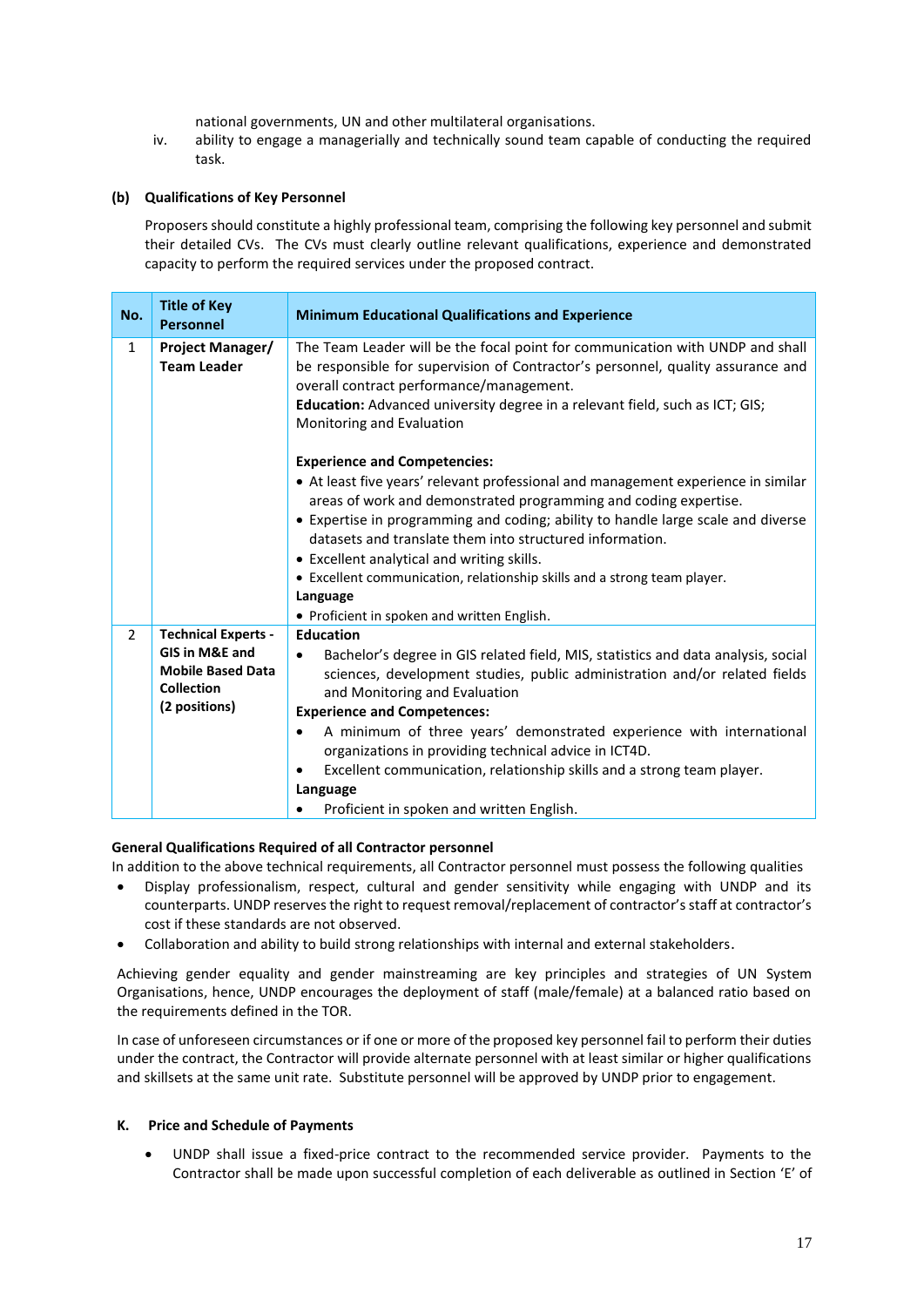this TOR above and certification by UNDP that the deliverables meet quality standards.

• Payment will be made within thirty (30) days of UNDP acceptance of the finalized reports and all deliverables.